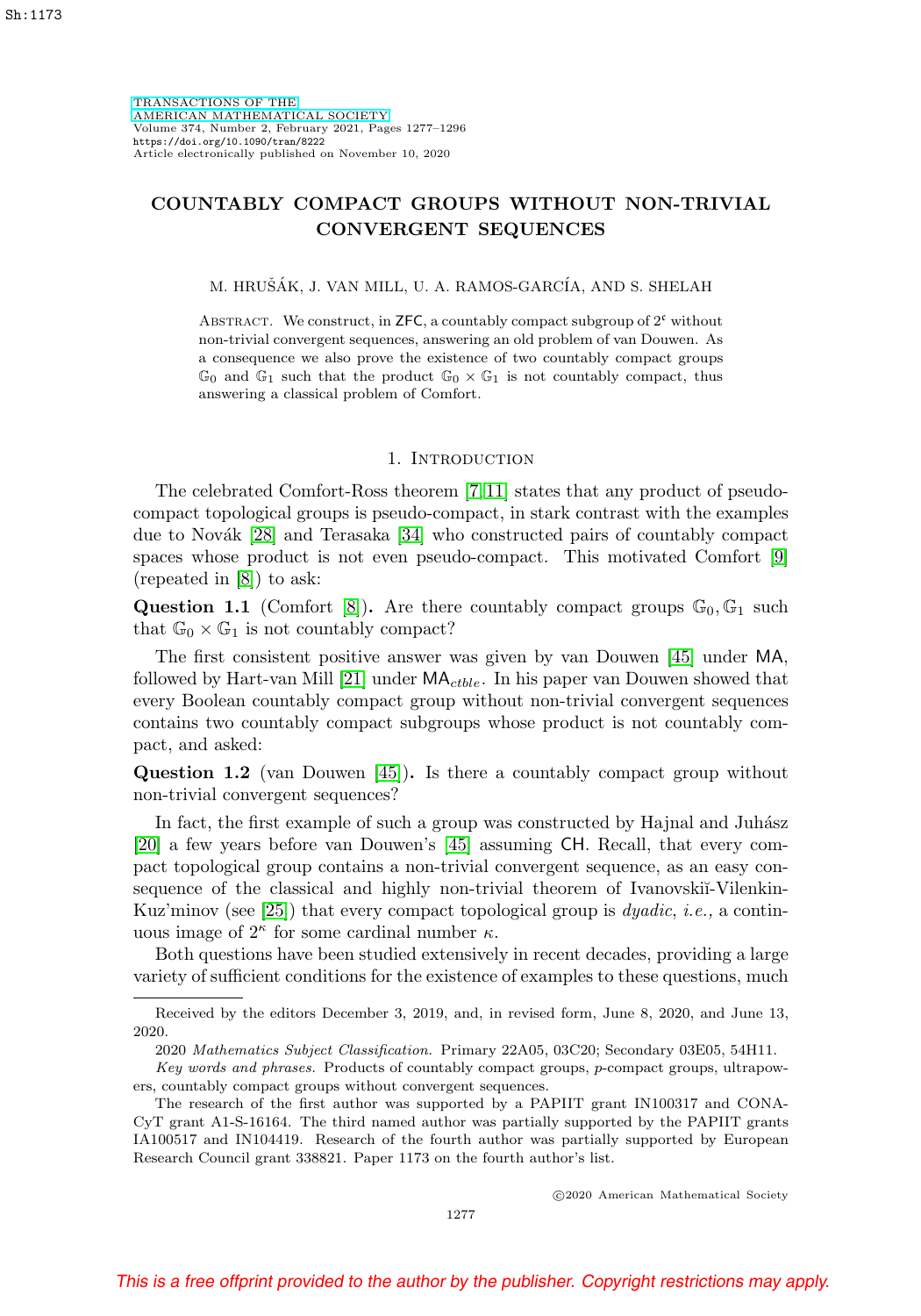work being done by Tomita and collaborators [\[17,](#page-18-5) [18,](#page-18-6) [23,](#page-18-7) [30,](#page-18-8) [33,](#page-18-9) [37,](#page-19-2) [38,](#page-19-3) [40](#page-19-4)[–44\]](#page-19-5), but also others [\[10,](#page-17-3) [13,](#page-18-10) [14,](#page-18-11) [27,](#page-18-12) [35\]](#page-19-6). The questions are considered central in the theory of topological groups [\[1,](#page-17-4) [2,](#page-17-5) [7,](#page-17-0) [8,](#page-17-2) [15,](#page-18-13) [32,](#page-18-14) [36\]](#page-19-7).

Here we settle both problems by constructing in ZFC a countably compact subgroup of  $2^c$  without non-trivial convergent sequences.

The paper is organized as follows: In Section 2 we fix notation and review basic facts concerning ultrapowers, Fubini products of ultrafilters and Bohr topology. In Section 3 we study van Douwen's problem in the realm of p-compact groups. We show how iterated ultrapowers can be used to give interesting partial solutions to the problem. In particular, we show that an iterated ultrapower of the countable Boolean group endowed with the Bohr topology via a selective ultrafilter  $p$  produces a p-compact subgroup of  $2^c$  without non-trivial convergent sequences. This on the one hand raises interesting questions about ultrafilters, and on the other hand serves as a warm up for Section 4, where the main result of the paper is proved by constructing a countably compact subgroup of  $2<sup>c</sup>$  without non-trivial convergent sequences using not a single ultrafilter, but rather a carefully constructed c-sized family of ultrafilters.

## 2. NOTATION AND TERMINOLOGY

Recall that an infinite topological space  $X$  is *countably compact* if every infinite subset of X has an accumulation point. Given p a nonprincipal ultrafilter on  $\omega$ (for short,  $p \in \omega^*$ ), a point  $x \in X$  and a sequence  $\{x_n : n \in \omega\} \subseteq X$  we say (following [\[5\]](#page-17-6)) that  $x = p\text{-lim}_{n\in\omega} x_n$  if for every open  $U \subseteq X$  containing x the set  $\{n \in \omega : x_n \in U\} \in p$ . It follows that a space X is countably compact if and only if every sequence  $\{x_n : n \in \omega\} \subseteq X$  has a p-limit in X for some ultrafilter  $p \in \omega^*$ . Given an ultrafilter  $p \in \omega^*$ , a space X is p-compact if for every sequence  $\{x_n : n \in \omega\} \subseteq X$  there is an  $x \in X$  such that  $x = p$ -lim<sub>n $\in \omega$ </sub>  $x_n$ .

For introducing the following definition, we fix a bijection  $\varphi : \omega \to \omega \times \omega$ , and for a limit ordinal  $\alpha < \omega_1$ , we pick an increasing sequence  $\{\alpha_n : n \in \omega\}$  of smaller ordinals with supremum  $\alpha$ . Given an ultrafilter  $p \in \omega^*$ , the *iterated Fubini powers* or Frolik sums [\[16\]](#page-18-15) of  $p$  are defined recursively as follows:

$$
p^{1} = p
$$
  
\n
$$
p^{\alpha+1} = \{A \subseteq \omega : \{n : \{m : (n,m) \in \varphi(A)\} \in p^{\alpha}\} \in p\}
$$
 and  
\n
$$
p^{\alpha} = \{A \subseteq \omega : \{n : \{m : (n,m) \in \varphi(A)\} \in p^{\alpha_{n}}\} \in p\}
$$
 for  $\alpha$  limit.

The choice of the ultrafilter  $p^{\alpha}$  depends on (the arbitrary) choice of  $\varphi$  and the choice of the sequence  $\{\alpha_n : n \in \omega\}$ , however, the type of  $p^{\alpha}$  does not (see e.g., [\[16,](#page-18-15) [19\]](#page-18-16)).

For our purposes we give an alternative definition of the iterated Fubini powers of p: given  $\alpha < \omega_1$  we fix a well-founded tree  $T_\alpha \subset \omega^{\langle \omega \rangle}$  such that

(i)  $\rho_{T_{\alpha}}(\emptyset) = \alpha$ , where  $\rho_{T_{\alpha}}$  denotes the rank function on  $\langle T_{\alpha}, \subseteq \rangle$ ;

(ii) For every  $t \in T_\alpha$ , if  $\rho_{T_\alpha}(t) > 0$  then  $t^\frown n \in T_\alpha$  for all  $n \in \omega$ .

For  $\beta \leq \alpha$ , let  $\Omega_{\beta}(T_{\alpha}) = \{t \in T_{\alpha} : \rho_{T_{\alpha}}(t) = \beta\}$  and  $T_{\alpha}^{+} = \{t \in T_{\alpha} : \rho_{T_{\alpha}}(t) > 0\}.$ 

If  $p \in \omega^*$ , then  $\mathbb{L}_p(T_\alpha)$  will be used to denote the collection of all trees  $T \subseteq T_\alpha$ such that for every  $t \in T \cap T_\alpha^+$  the set  $succ_T(t) = \{n \in \omega : t^\frown n \in T\}$  belongs to p. Notice that each  $T \in \mathbb{L}_p(T_\alpha)$  is also a well-founded tree with  $\rho_T(\varnothing) = \alpha$ . Moreover, the family  $\{\Omega_0(T): T \in \mathbb{L}_p(T_\alpha)\}\)$  forms a base of an ultrafilter on  $\Omega_0(T_\alpha)$  which has the same type of  $p^{\alpha}$ . If  $T \in \mathbb{L}_p(T_{\alpha})$  and  $U \in p$ ,  $T \restriction U$  denotes the tree in  $\mathbb{L}_p(T_{\alpha})$ for which  $succ_{T|U}(t) = succ_T(t) \cap U$  for all  $t \in (T \restriction U)^+$ .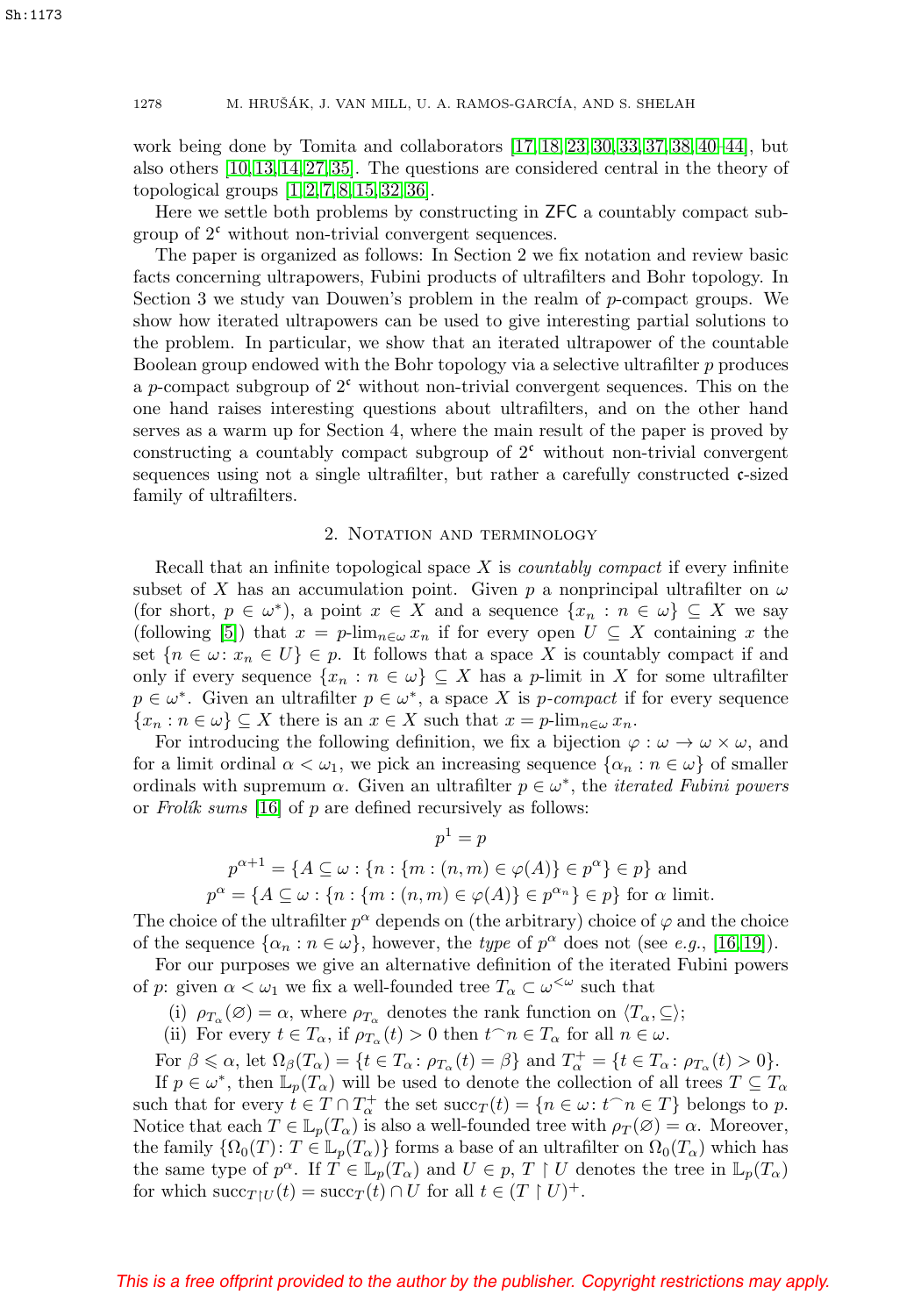Next we recall the *ultrapower* construction from model theory and algebra. Given a group  $\mathbb{G}$  and an ultrafilter  $p \in \omega^*$ , denote by

$$
\mathsf{ult}_p(\mathbb{G}) = \mathbb{G}^\omega / \equiv \text{, where } f \equiv g \text{ iff } \{n : f(n) = g(n)\} \in p.
$$

The Theorem of Lós [\[26\]](#page-18-17) states that for any formula  $\phi$  with parameters  $[f_0], [f_1], \ldots$  $[f_n], \text{ult}_p(\mathbb{G}) \models \phi([f_0], [f_1], \dots [f_n]) \text{ if and only if } \{k : \mathbb{G} \models \phi(f_0(k), f_1(k), \dots \}$  $f_n(k)$ }  $\in$  *p*. In particular,  $\mathsf{ult}_p(\mathbb{G})$  is a group with the same first order properties as G.

There is a natural embedding of  $\mathbb{G}$  into  $\mathsf{ult}_p(\mathbb{G})$  sending each  $g \in \mathbb{G}$  to the equivalence class of the constant function with value  $g$ . We shall therefore consider G as a subgroup of  $\text{ult}_p(\mathbb{G})$ . Also, without loss of generality, we can assume that  $dom(f) \in p$  for every  $|f| \in \mathsf{ult}_p(\mathbb{G}).$ 

Recall that the *Bohr topology* on a group  $\mathbb{G}$  is the weakest group topology making every homomorphism  $\Phi \in \text{Hom}(\mathbb{G}, \mathbb{T})$  continuous, where the circle group  $\mathbb{T}$  carries the usual compact topology. We let  $(\mathbb{G}, \tau_{Bohr})$  denote  $\mathbb{G}$  equipped with the Bohr topology.

Finally, our set-theoretic notation is mostly standard and follows [\[24\]](#page-18-18). In particular, recall that an ultrafilter  $p \in \omega^*$  is a P-point if every function on  $\omega$  is finite-to-one or constant when restricted to some set in the ultrafilter and, an ultrafilter  $p \in \omega^*$  is a Q-point if every finite-to-one function on  $\omega$  becomes one-to-one when restricted to a suitable set in the ultrafilter. The ultrafilters  $p \in \omega^*$  which are P-point and Q-point are called selective ultrafilters. For more background on set-theoretic aspects of ultrafilters see [\[6\]](#page-17-7).

## 3. ITERATED ULTRAPOWERS AS  $p$ -COMPACT GROUPS

In this section we shall give a canonical construction of a p-compact group for every ultrafilter  $p \in \omega^*$ . This will be done by studying the iterated ultrapower construction.

Fix a group  $\mathbb G$  and put  $\mathsf{ult}_p^0(\mathbb{G}) = \mathbb{G}$ . Given an ordinal  $\alpha$  with  $\alpha > 0$ , let

$$
\mathsf{ult}_p^\alpha(\mathbb{G}) = \mathsf{ult}_p\left(\varinjlim_{\beta<\alpha} \mathsf{ult}_p^\beta(\mathbb{G})\right),
$$

where  $\lim_{\beta\to 0}$   $\text{ult}_p^{\beta}(\mathbb{G})$  denotes the direct limit of the direct system  $\langle \text{ult}_p^{\beta}(\mathbb{G}), \varphi_{\delta\beta} : \delta \leq$  $\beta < \alpha$  with the following properties:

- (1)  $\varphi_{\delta\delta}$  is the identity function on  $\mathsf{ult}_p^{\delta}(\mathbb{G})$ , and
- (2)  $\varphi_{\delta\beta}$ : ult $_p^{\delta}(\mathbb{G}) \to \mathsf{ult}_p^{\beta}(\mathbb{G})$  is the canonical embedding of ult $_p^{\delta}(\mathbb{G})$  into ult $_p^{\beta}(\mathbb{G})$ , defined recursively by  $\varphi_{\delta,\alpha+1}([f]) =$  the constant function with value  $[f],$ and  $\varphi_{\delta,\alpha}([f]) =$  the direct limit of  $\varphi_{\delta,\beta}([f])$ ,  $\beta < \alpha$  for a limit ordinal  $\alpha$ .

In what follows, we will abbreviate  $\mathsf{ult}_p^{\alpha^-}(\mathbb{G})$  for  $\underline{\lim}_{\beta<\alpha} \mathsf{ult}_p^{\beta}(\mathbb{G})$ . Moreover, we will treat  $\mathsf{ult}_p^{\alpha^-}(\mathbb{G})$  as  $\bigcup_{\beta<\alpha}\mathsf{ult}_p^{\beta}(\mathbb{G})$  and, in such case, we put  $\mathrm{ht}(a)=\min\{\beta<\beta\}$  $\alpha: a \in \mathsf{ult}_p^{\beta}(\mathbb{G})\}$  for every  $a \in \mathsf{ult}_p^{\alpha^-}(\mathbb{G})$ . This is, of course, formally wrong, but is facilitated by our identification of  $\mathbb G$  with a subgroup of  $\mathrm{ult}_p(\mathbb G)$ . In this way we can avoid talking about direct limit constructions.

We now consider ( $\mathbb{G}, \tau_{\text{Bohr}}$ ). Having fixed an ultrafilter  $p \in \omega^*$ , this topology naturally *lifts* to a topology on  $\mathsf{ult}_n(\mathbb{G})$  as follows: Every  $\Phi \in \text{Hom}(\mathbb{G}, \mathbb{T})$  naturally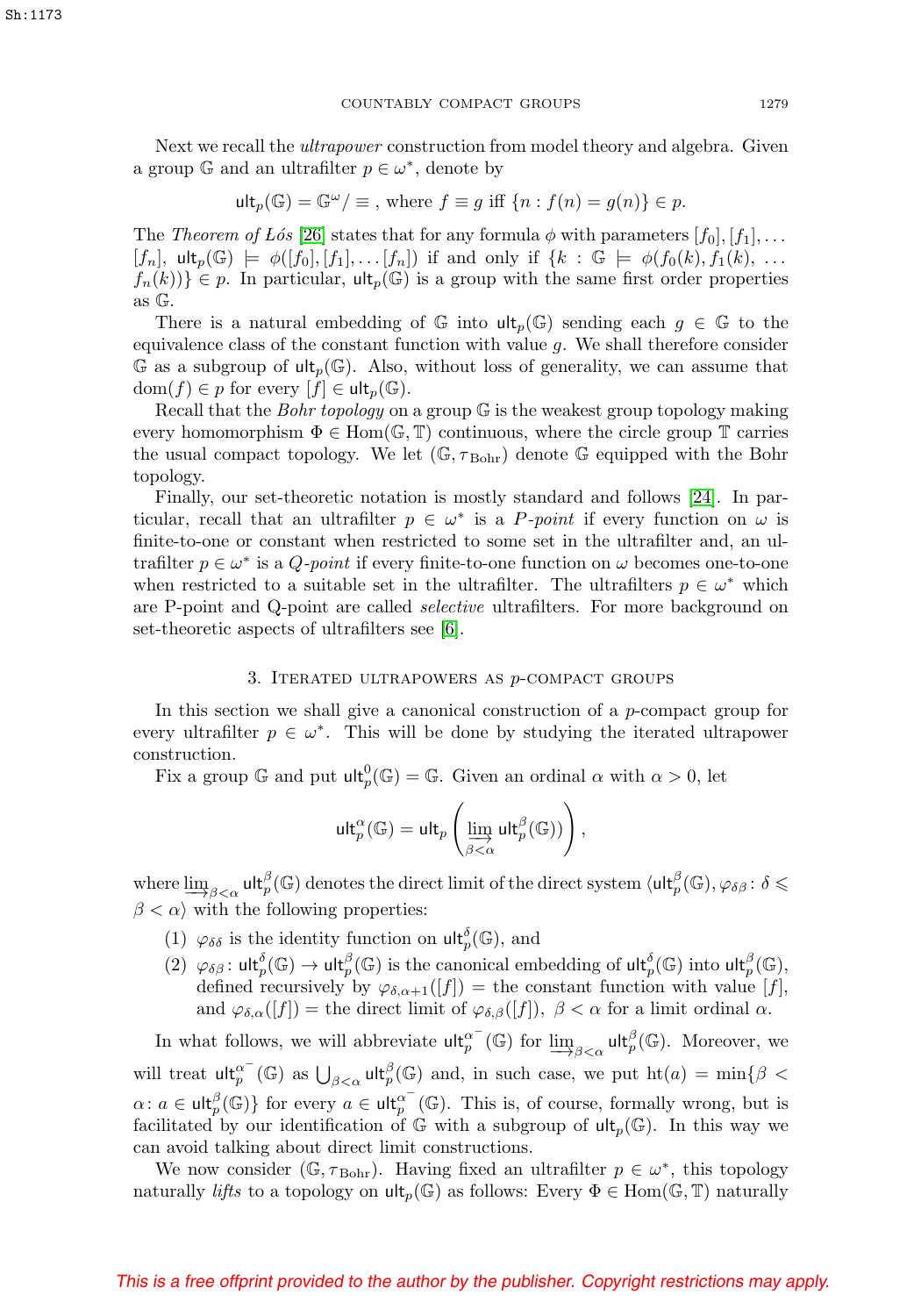Sh:1173

1280 M. HRUŠÁK, J. VAN MILL, U. A. RAMOS-GARCÍA, AND S. SHELAH

extends to a homomorphism  $\overline{\Phi} \in \text{Hom}(\text{ult}_p(\mathbb{G}), \mathbb{T})$  by letting

<span id="page-3-0"></span>(3.1) 
$$
\overline{\Phi}([f]) = p - \lim_{n \in \omega} \Phi(f(n)).
$$

By Lós's theorem,  $\overline{\Phi}$  is indeed a homomorphism from  $\mathrm{ult}_p(\mathbb{G})$  to  $\mathbb T$  and hence the weakest topology making every  $\overline{\Phi}$  continuous, where  $\Phi \in \text{Hom}(\mathbb{G}, \mathbb{T})$ , is a group topology on  $\mathsf{ult}_p(\mathbb{G})$ . This topology will be denoted by  $\tau_{\overline{\text{Bohr}}}$ .

The following is a trivial, yet fundamental fact:

**Lemma 3.1.** For every  $f : \omega \to \mathbb{G}$ ,  $[f] = p\text{-lim}_{n \in \omega} f(n)$  in  $\tau_{\overline{Bohr}}$ .

*Proof.* This follows directly from the definition of  $\overline{\Phi}$  and the identification of  $\mathbb G$  with a subgroup of  $\mathsf{ult}_p(\mathbb{G})$ .

The group that will be relevant for us is the group  $\mathsf{ult}_p^{\omega_1}(\mathbb{G})$ , endowed with the topology  $\tau_{\overline{Bohr}}$  induced by the homomorphisms in Hom( $\mathbb{G}, \mathbb{T}$ ) extended recursively all the way to  $\mathsf{ult}_p^{\omega_1}(\mathbb{G})$  by the same formula [\(3.1\)](#page-3-0).

The (iterated) ultrapower with this topology is usually not Hausdorff (see [\[3,](#page-17-8) 12), so we identify the inseparable functions and denote by  $(\text{Ult}_p^{\omega_1}(\mathbb{G}), \tau_{\overline{\text{Bohr}}})$  this quotient. More explicitly,

$$
\mathrm{Ult}^{\omega_1}_p(\mathbb{G})=\mathrm{ult}^{\omega_1}_p(\mathbb{G})/K,
$$

where  $K = \bigcap_{\Phi \in \text{Hom}(\mathbb{G}, \mathbb{T})} \text{Ker}(\Phi)$ . The natural projection will be denoted by

$$
\pi\colon \mathsf{ult}_p^{\omega_1}(\mathbb{G}) \to \mathsf{ult}_p^{\omega_1}(\mathbb{G})/K.
$$

The main reason for considering the iterated Fubini powers here is the following simple and crucial fact:

<span id="page-3-1"></span>**Proposition 3.2.** Let  $p \in \omega^*$  be an ultrafilter.

- (1)  $\mathrm{ult}_p^{\alpha}(\mathbb{G}) \simeq \mathrm{ult}_{p^{\alpha}}(\mathbb{G})$  for  $\alpha < \omega_1$ , and
- (2)  $(\mathsf{Uft}_{p}^{\omega_{1}}(\mathbb{G}), \tau_{\overline{Bohr}})$  is a Hausdorff p-compact topological group.

*Proof.* To prove (1), fix an  $\alpha < \omega_1$ . For given  $[f] \in \mathsf{ult}_p^{\alpha}(\mathbb{G})$ , recursively define a tree  $T_f \in \mathbb{L}_p(T_\alpha)$  and a function  $\hat{f} \colon T_f \to \mathsf{ult}_p^{\alpha}(\mathbb{G})$  so that

- succ<sub>Tf</sub> (∅) = dom( $f_{\emptyset}$ ) and  $\hat{f}(\emptyset)=[f_{\emptyset}]$ , where  $f_{\emptyset}=f$ ;
- if  $\hat{f}(t)$  is defined say  $\hat{f}(t) = [f_t]$ , then  $succ_{T_f}(t) = dom(f_t)$  and  $\hat{f}(t \cap n) =$  $f_t(n)$  for every  $n \in \text{succ}_{T_t}(t)$ .

We define  $\varphi: \mathsf{ult}_p^{\alpha}(\mathbb{G}) \to \mathsf{ult}_{p^{\alpha}}(\mathbb{G})$  given by

$$
\varphi([f]) = [\hat{f} \restriction \Omega_0(T_f)].
$$

*Claim* 3.3.  $\varphi$  is an isomorphism.

*Proof of the claim.* To see that  $\varphi$  is a surjection, let  $[f] \in \mathsf{ult}_{p^{\alpha}}(\mathbb{G})$  be such that  $dom(f) = \Omega_0(T_f)$  for some  $T_f \in \mathbb{L}_p(T_\alpha)$ . Consider the function  $\check{f} : T_f \to \mathsf{ult}_p^\alpha(\mathbb{G})$ defined recursively by

- $\check{f} \upharpoonright \Omega_0(T_f) = f$  and,
- if  $t \in T_{\alpha}^+$ , then  $\check{f}(t) = [\langle \check{f}(t \cap n) : n \in \text{succ}_{T_f}(t) \rangle].$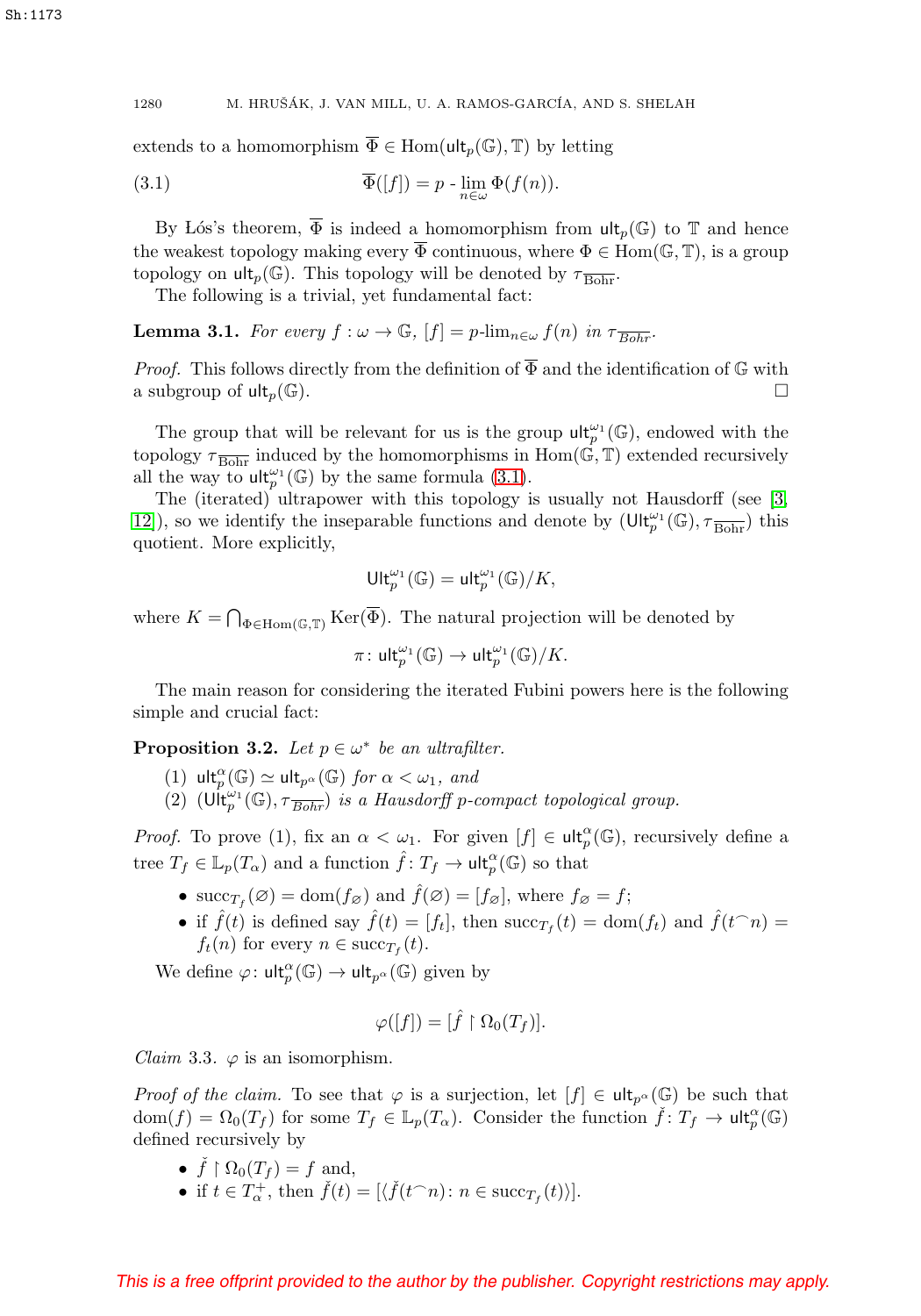Notice that the function  $\check{f}$  satisfies that  $\check{f}(t) \in \mathsf{ult}_p^{\rho_{T_f}(t)}(\mathbb{G})$  for every  $t \in T_f$ . In particular,  $\check{f}(\varnothing) \in \mathsf{ult}_p^{\alpha}(\mathbb{G})$  and, a routine calculation shows that  $\varphi(\check{f}(\varnothing)) = [f].$ 

To see that  $\varphi$  is injective, suppose that  $\varphi([f]) = \varphi([g])$ . Then there exists a tree  $T \in \mathbb{L}_p(T_\alpha)$  such that

$$
\hat{f} \restriction \Omega_0(T) = \hat{g} \restriction \Omega_0(T).
$$

If set  $h := \hat{f} \restriction \Omega_0(T)$ , then we can verify recursively that  $\check{h}(\emptyset) = [f] = [g]$ . Therefore,  $\varphi$  is a one-to-one function.

Finally, using again a recursive argument, one can check that  $\varphi$  preserves the group structure.

To prove (2) note that by definition  $\mathsf{Ult}_p^{\omega_1}(\mathbb{G})$  is a Hausdorff topological group. To see that  $\mathsf{Ult}_p^{\omega_1}(\mathbb{G})$  is p-compact, since  $\mathsf{Ult}_p^{\hat{\omega}_1}(\mathbb{G})$  is a continuous image of  $\mathsf{ult}_p^{\omega_1}(\mathbb{G})$ , it suffices to check that  $\mathsf{ult}_p^{\omega_1}(\mathbb{G})$  is p-compact. Let  $f: \omega \to \mathsf{ult}_p^{\omega_1}(\mathbb{G})$  be a sequence and let  $n \in \omega$ . So  $f(n) \in \mathsf{ult}_p^{\omega_1^{-}}(\mathbb{G})$ , that is, there exists  $f_n: \omega \to \bigcup_{\alpha < \omega_1} \mathsf{ult}_p^{\alpha}(\mathbb{G})$ such that  $f(n)=[f_n]$ . Thus, for every  $n \in \omega$  there exists  $\alpha_n < \omega_1$  such that  $f(n) \in \mathsf{ult}_p^{\alpha_n}(\mathbb{G})$  and hence  $[f] \in \mathsf{ult}_p^{\alpha}(\mathbb{G})$  for  $\alpha = \sup\{\alpha_n : n \in \omega\} < \omega_1$ . Then  $[f] = p\text{-lim}_{n\in\omega} f(n)$  in  $\tau_{\text{Bohr}}$  as by the construction  $\overline{\Phi}([f]) = p\text{-lim } \overline{\Phi}(f(n))$  for every  $\Phi \in \text{Hom}(\mathbb{G}, \mathbb{T})$ . This gives us the *n*-compactness of  $\text{ul}^{(n)}(\mathbb{G})$ .  $\Phi \in \text{Hom}(\mathbb{G}, \mathbb{T})$ . This gives us the *p*-compactness of  $\mathsf{ult}_p^{\omega_1}(\mathbb{G})$ .

The plan for our construction is as follows: fix an ultrafilter  $p \in \omega^*$ , find a suitable topological group  $\mathbb G$  without convergent sequences and consider  $(\mathsf{Ult}_p^{\omega_1}(\mathbb G),\tau_{\overline{\mathrm{Bohr}}})$ . The remaining issue is: Does  $(\text{Ult}_{p}^{\omega_1}(\mathbb{G}), \tau_{\overline{\text{Bohr}}})$  have non-trivial convergent sequences?

While our approach is applicable to an arbitrary group  $\mathbb{G}$ , in the remainder of this paper we will be dealing exclusively with *Boolean* groups, *i.e.*, groups where each element is its own inverse.<sup>[1](#page-4-0)</sup> These groups are, in every infinite cardinality κ, isomorphic to the group  $[κ]^{<ω}$  with the symmetric difference  $\Delta$  as the group operation and  $\varnothing$  as the neutral element. Every Boolean group is a vector space over the trivial 2-element field which we identify with  $2 = \{0, 1\}$ . Hence, we can talk, e.g., about linearly independent subsets of a Boolean group. Also, since every homomorphism from a Boolean group into the torus T takes at most two values (in the unique subgroup of  $\mathbb T$  of size 2) we may and will identify  $\text{Hom}([\omega]^{<\omega}, \mathbb T)$  with  $\text{Hom}([\omega]^{<\omega}, 2)$  to highlight the fact that there are only two possible values. Hence also  $\text{Hom}([\omega]^{<\omega}, 2)$  is a Boolean group and a vector space over the same field.

The following theorem is the main result of this section.

<span id="page-4-1"></span>**Theorem 3.4.** Let  $p \in \omega^*$  be a selective ultrafilter. Then  $(\text{Ult}_p^{\omega_1}([\omega]^{<\omega}), \tau_{\overline{Bohr}})$ is a Hausdorff p-compact topological Boolean group without non-trivial convergent sequences.

In order to prove this theorem, we apply the first step of our plan.

**Proposition 3.5.** The group  $[\omega]^{<\omega}$  endowed with the topology  $\tau_{Bohr}$  is a nondiscrete Hausdorff topological group without non-trivial convergent sequences.

*Proof.* It is well-known and easy to see that  $\tau_{\rm Bohr}$  is a non-discrete Hausdorff group topology (e.g., see [\[2,](#page-17-5) Section 9.9]). To see that  $\tau_{\text{Bohr}}$  has no non-trivial convergent sequences, assume that  $f: \omega \to [\omega]^{<\omega}$  is a non-trivial sequence. Then  $\text{rng}(f)$  is an infinite set. Find an infinite linearly independent set  $A \subseteq \text{rng}(f)$  and split it into

<span id="page-4-0"></span><sup>&</sup>lt;sup>1</sup>The general case will be dealt with in a separate paper.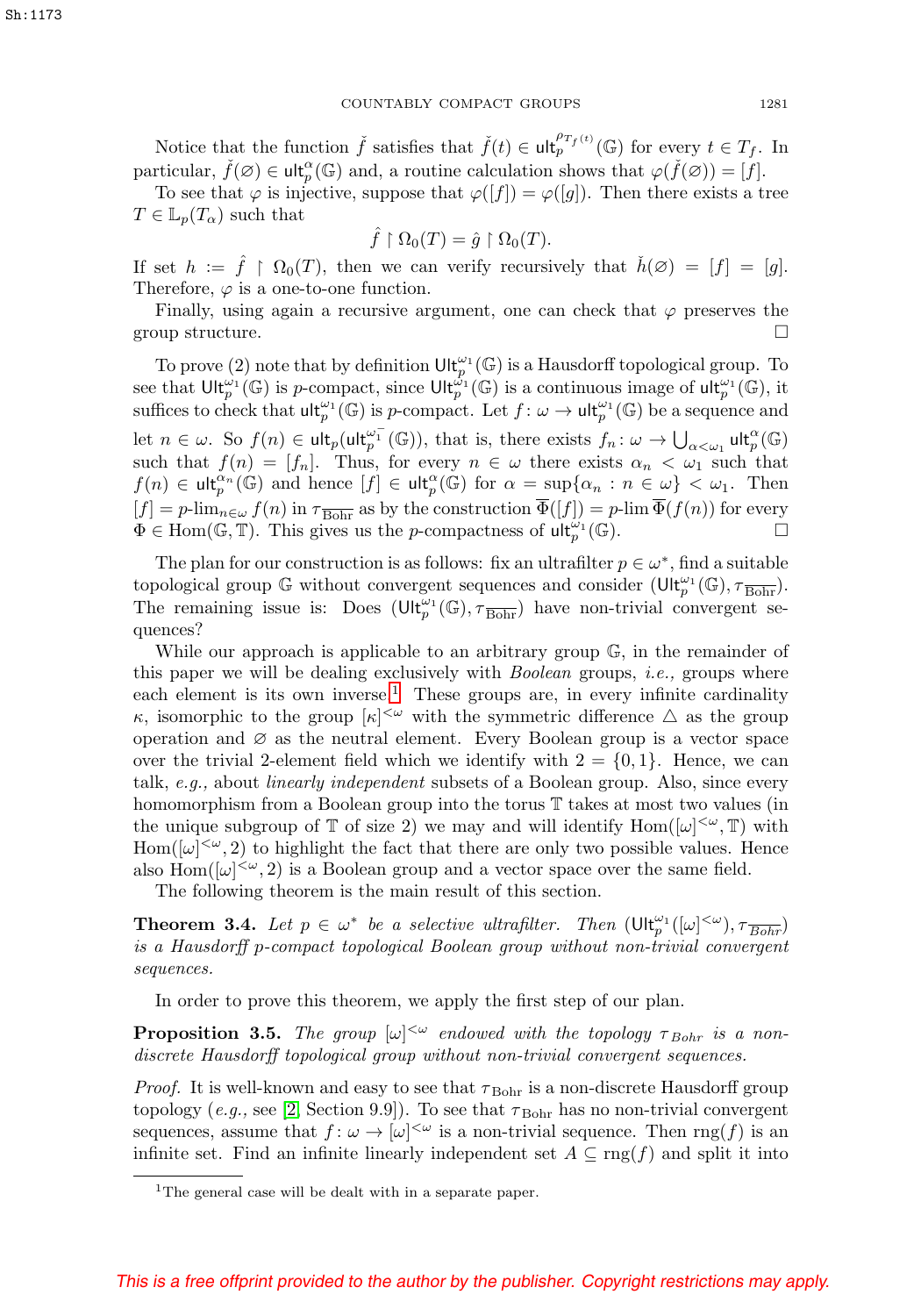two infinite pieces  $A_0$  and  $A_1$ , and take  $\Phi \in \text{Hom}([\omega]^{<\omega}, 2)$  such that  $A_i \subseteq \Phi^{-1}(i)$ for every  $i < 2$ . Therefore,  $\Phi$  is a witness that the sequence f does not converge.  $\Box$ 

We say that a sequence  $\langle [f_n]: n \in \omega \rangle \subset \mathsf{ult}_p([\omega]^{<\omega})$  is p-separated if for every  $n \neq m \in \omega$  there is a  $\Phi \in \text{Hom}([\omega]^{<\omega}, 2)$  such that  $\overline{\Phi}([f_n]) \neq \overline{\Phi}([f_m])$ . In other words, a sequence  $\langle [f_n]: n \in \omega \rangle \subset \mathsf{ult}_p([\omega]^{<\omega})$  is p-separated if and only if its elements represent distinct elements of

$$
\mathrm{Ult}_p([\omega]^{<\omega})=\mathrm{ult}_p([\omega]^{<\omega})/K
$$

where  $K = \bigcap_{\Phi \in \text{Hom}([\omega]^{<\omega},2)} \text{Ker}(\overline{\Phi})$  and  $\pi : \text{ult}_p([\omega]^{<\omega}) \to \text{Ult}_p([\omega]^{<\omega})$  is the corresponding projection.

We next show that, in general, the plan does not work for all  $p \in \omega^*$ .

<span id="page-5-2"></span>**Lemma 3.6.** The following are equivalent:

- (1) There exists a  $p \in \omega^*$  such that  $(\text{Ult}_p([\omega]^{<\omega}), \tau_{\overline{Bohr}})$  has non-trivial convergent sequences.
- (2) There exist a sequence  $\langle \Phi_n : n \in \omega \rangle \subset Hom([\omega]^{<\omega}, 2)$  and a mapping  $H: Hom([\omega]^{<\omega}, 2) \to \omega$  such that for every  $n \in \omega$  the family

$$
\{[\omega]^{<\omega}\setminus Ker(\Phi_n)\}\cup\{Ker(\Phi):\ H(\Phi)\leq n\}
$$

is centered.

*Proof.* Let us prove (1) implies (2). Let  $\tilde{f}: \omega \to \mathrm{Ult}_p([\omega]^{<\omega})$  be a non-trivial sequence, say  $\tilde{f}(n) = \pi(f(n))$   $(n \in \omega)$  where  $f: \omega \to \text{ult}_p([\omega]^{<\omega})$ . Without loss of generality we can assume that  $\hat{f}$  is a one-to-one function converging to  $\pi([\langle \varnothing \rangle])$ , here  $\langle \emptyset \rangle$  denotes the constant sequence where each term is ∅. So  $\langle f_n |: n \in \omega \rangle$ is a p-separated sequence  $\tau_{\text{Bohr}}$ -converging to  $[\langle \varnothing \rangle]$ , where  $[f_n] = f(n)$  for  $n \in \omega$ . By taking a subsequence if necessary, we may assume that for every  $n \in \omega$  there is a  $\Phi_n \in \text{Hom}([\omega]^{<\omega}, 2)$  such that  $\overline{\Phi}_n([f_n]) = 1$ . Now, by  $\tau_{\text{Bohr}}$ -convergence of  $\langle [f_n]: n \in \omega \rangle$ , there is a mapping H: Hom $([\omega]^{<\omega}, 2) \to \omega$  such that for each  $\Phi \in \text{Hom}([\omega]^{<\omega}, 2)$  and each  $n \geq H(\Phi)$  it follows that  $\overline{\Phi}([f_n]) = 0$ . Now we will check that for every  $n \in \omega$  the family  $\{\text{Ker}(\Phi_n)^c\} \cup \{\text{Ker}(\Phi): H(\Phi) \leq n\}$  is cen-tered.<sup>[2](#page-5-0)</sup> For this, since  $([\omega]^{<\omega}, \tau_{\rm Bohr})$  is without non-trivial convergent sequences and  $[f_n] \xrightarrow{\tau_{\overline{\text{Bohr}}}} [\langle \varnothing \rangle],$  we may assume that  $[f_n] \neq [\langle a \rangle]$  for every  $\langle n, a \rangle \in \omega \times [\omega]^{<\omega}$ , that is,  $f_n[U]$  is infinite for all  $\langle n, U \rangle \in \omega \times p$ . Now, fix  $n \in \omega$  and let  $F \subset \text{Hom}([\omega]^{<\omega}, 2)$ be a finite set such that  $H(\Phi) \leq n$  for every  $\Phi \in F$ . Then  $\Phi([f_n]) = 0$  for every  $\Phi \in F$  and hence there exists  $U_F \in p$  such that  $\Phi(f_n(k)) = 0$  for every  $\langle k, \Phi \rangle \in U_F \times F$ . Since  $\overline{\Phi}_n([f_n]) = 1$ , there exists  $U_n \in p$  such that  $\Phi_n(f_n(k)) = 1$ for every  $k \in U_n$ . Put  $U = U_F \cap U_n \in p$ . Then  $f_n[U] \subset \text{Ker}(\Phi_n)^c \cap \bigcap_{\Phi \in F} \text{Ker}(\Phi)$ , so we are done.

To prove (2) implies (1), first we observe that there is a sequence  $\langle f_n : n \in \omega \rangle \subset$  $([\omega]^{<\omega})^{\omega}$  such that for each  $F \in [\omega]^{<\omega}$  and every  $\sigma \colon F \to [\omega]^{<\omega}$  there exists  $k \in \omega$ such that  $f_i(k) = \sigma(i)$  for all  $i \in F$ . Now, define  $A_{\Phi,n}^0 = \{k \in \omega : \Phi(f_n(k)) = 0\}$ and  $A_{\Phi,n}^1 = \{k \in \omega \colon \Phi(f_n(k)) = 1\}$  for all  $(\Phi, n) \in \text{Hom}([\omega]^{<\omega}, 2) \times \omega$ .

Fix  $\langle \Phi_n : n \in \omega \rangle \subset \text{Hom}([\omega]^{<\omega}, 2)$  and  $H: \text{Hom}([\omega]^{<\omega}, 2) \to \omega$  as in (2).

<span id="page-5-1"></span>Claim 3.7. The collection  $\bigcup_{n\in\omega}\{A_{\Phi_n,n}^1\}\cup\{A_{\Phi_n}^0\colon H(\Phi)\leqslant n\}$  forms a centered family which generates a free filter  $\mathcal{F}$ .

<span id="page-5-0"></span><sup>&</sup>lt;sup>2</sup>For a subset A of the group  $[\omega]^{<\omega}$ ,  $A^c = [\omega]^{<\omega} \setminus A$ .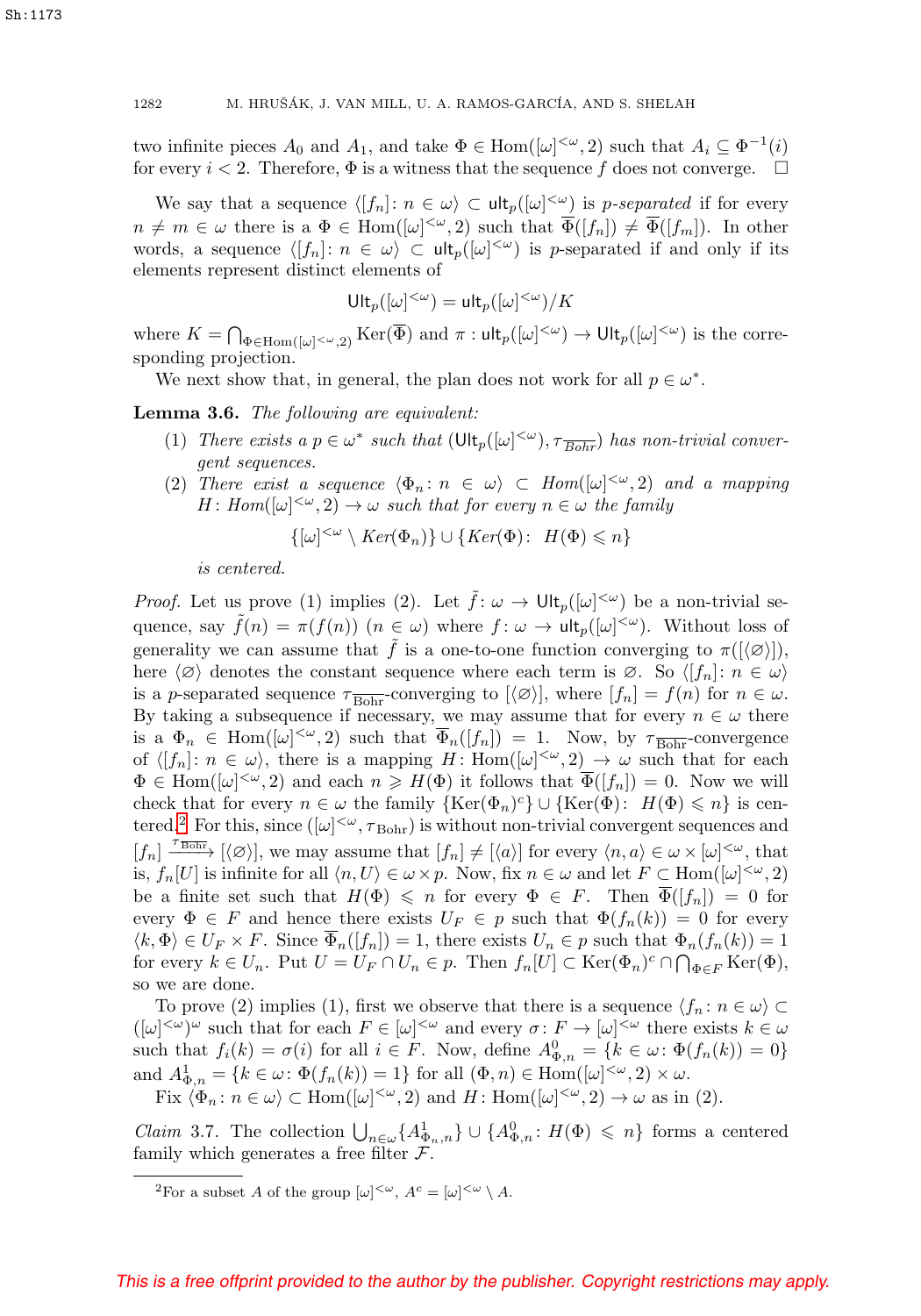*Proof of the claim.* To show that such family is centered, let  $m > 0$  and for every  $i < m$  fix a finite set  $\{\Phi^j : j < m_i\} \subset H^{-1}[i + 1]$ . Then, considering all choice functions

$$
\sigma \colon n \to \bigcup_{i < m} \left( \text{Ker}(\Phi_i)^c \cap \bigcap_{j < m_i} \text{Ker}(\Phi^j) \right),
$$

we can ensure that

$$
\bigcap_{i
$$

is an infinite set.

To see that the filter F is free, let  $k \in \omega$ . If there is an  $n \in \omega$  such that  $f_n(k) = \varnothing$ , then  $k \notin A_{\Phi_n,n}^1 \in \mathcal{F}$ . In another case, since  $\langle f_n(k): n \in \omega \rangle$  does not  $\tau_{\text{Bohr}}$ -converge to  $\emptyset$ , there exists  $\Phi \in \text{Hom}([\omega]^{<\omega}, 2)$  such that  $\Phi(f_n(k)) = 1$  for infinitely many n. Then pick one of such n with  $H(\Phi) \leq n$  and,  $k \notin A_{\Phi,n}^0 \in \mathcal{F}$ .

Let  $p \in \omega^*$  extend F. By Claim [3.7,](#page-5-1) it follows that

- (i)  $\overline{\Phi}_n([f_n]) = 1$ , for every  $n \in \omega$ .
- (ii) The sequence  $\langle \overline{\Phi}([f_n]) : n \in \omega \rangle$  converges to 0, for every  $\Phi \in \text{Hom}([\omega]^{<\omega}, 2)$ , *i.e.*,  $\langle [f_n]: n \in \omega \rangle$  is a  $\tau_{\text{Bohr}}$ -convergent sequence to  $[\langle \varnothing \rangle]$ .

Finally, taking a subsequence if necessary, we can assume that  $\langle f_n : n \in \omega \rangle$  is p-separated and, hence  $\langle \pi([f_n]) : n \in \omega \rangle$  is a non-trivial convergent sequence in  $(\mathsf{Ult}_p([\omega]^{<\omega}),\tau_{\overline{\mathrm{Bohr}}}).$ 

Remark 3.8. Note that the filter  $\mathcal F$  is actually an  $F_{\sigma}$ -filter.

**Theorem 3.9.** There exists a  $p \in \omega^*$  such that  $(\text{Ult}_p([\omega]^{<\omega}), \tau_{\overline{Bohr}})$  has non-trivial convergent sequences.

Proof. We will show that the second clause of the Lemma [3.6](#page-5-2) holds. To see this, choose any countable linearly independent set  $\{\Phi_n : n \in \omega\} \subset \text{Hom}([\omega]^{<\omega}, 2)$ . Let W be a vector subspace of  $\text{Hom}([\omega]^{<\omega}, 2)$  such that  $\text{Hom}([\omega]^{<\omega}, 2) = \text{span}\{\Phi_n : n \in \mathbb{C}\}$  $\omega$ }  $\oplus$  W. We define the mapping H: Hom( $[\omega]^{<\omega}$ , 2)  $\to \omega$  as follows:

 $H(\Phi) = \min\{n : \Phi \in \text{span}\{\Phi_i : i < n\} \oplus W\}.$ 

Now, let  $n \in \omega$  and fix a finite set  $\{\Phi^j : j < m\} \subset H^{-1}[n+1]$ . In order to show that

$$
\mathrm{Ker}(\Phi_n)^c \cap \bigcap_{j < m} \mathrm{Ker}(\Phi^j)
$$

is infinite, we shall need a fact concerning linear functionals on a vector space.

**Fact 3.10** ([\[31,](#page-18-20) p. 124]). Let V be a vector space and  $\Phi, \Phi^0, \ldots, \Phi^{m-1}$  linear functionals on  $V$ . Then the following statements are equivalent:

(1) 
$$
\bigcap_{j < m} \text{Ker}(\Phi^j) \subset \text{Ker}(\Phi)
$$
.  
\n(2)  $\Phi \in \text{span}\{\Phi^j : j < m\}$ .

Using this fact, and noting that  $\Phi_n \notin \text{span}\{\Phi^j : j < m\}$ , one sees that

$$
\operatorname{Ker}(\Phi_n)^c \cap \bigcap_{j < m} \operatorname{Ker}(\Phi^j) \neq \emptyset.
$$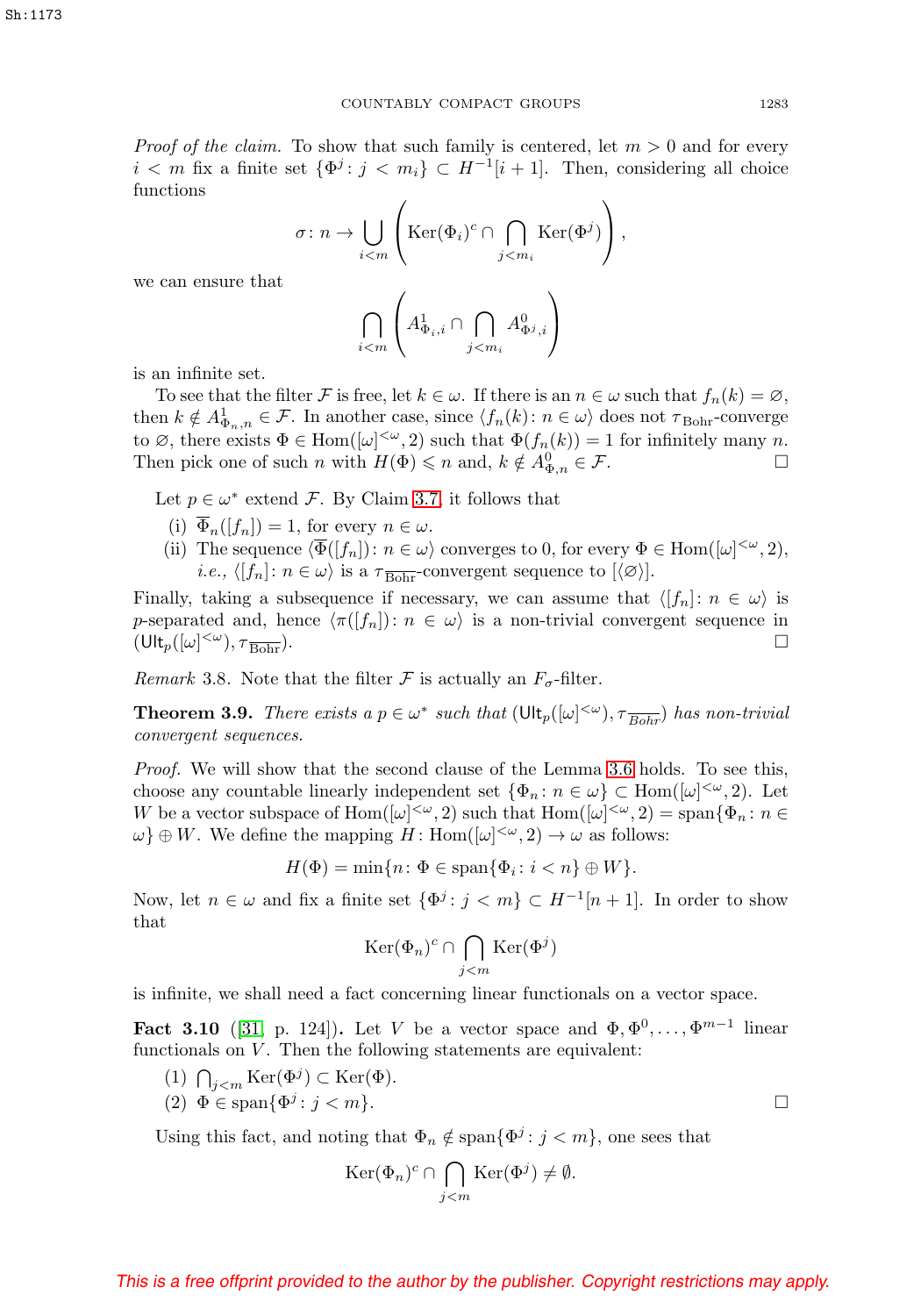Pick an arbitrary  $a \in \text{Ker}(\Phi_n)^c \cap \bigcap_{j \leq m} \text{Ker}(\Phi^j)$  and put

$$
K = \text{Ker}(\Phi_n) \cap \bigcap_{j < m} \text{Ker}(\Phi^j).
$$

Then K is an infinite set, and hence  $a + K$  is an infinite set too. But

$$
a + K \subset \text{Ker}(\Phi_n)^c \cap \bigcap_{j < m} \text{Ker}(\Phi^j),
$$

so we are done.  $\Box$ 

<span id="page-7-2"></span>**Corollary 3.11** (CH). There is a P-point  $p \in \omega^*$  such that  $(\text{Ult}_p([\omega]^{<\omega}), \tau_{\overline{Bohr}})$ has non-trivial convergent sequences.

*Proof.* It is well-known (e.g., see [\[22\]](#page-18-21)) that assuming CH every  $F_{\sigma}$ -filter can be extended to a P-point.

As  $(\text{Ult}_p([\omega]^{<\omega}), \tau_{\text{Bohr}})$  is a topological subgroup of  $(\text{Ult}_p^{\omega_1}([\omega]^{<\omega}), \tau_{\text{Bohr}})$  there are ultrafilters (even P-points assuming CH) such that  $\mathsf{Ult}_p^{\omega_1}([\omega]^{<\omega})$  has a non-trivial convergent sequence.

Selective ultrafilters and Q-points, have immediate combinatorial reformulations relevant in our context. Given a non-empty set  $I$  and  $\mathbb{G}$  a Boolean group, we shall call a set  $\{f_i : i \in I\}$  of functions  $f_i : \omega \to \mathbb{G}$  p-independent if

$$
\left\{ n \colon a + \sum_{i \in E} f_i(n) = \varnothing \right\} \notin p
$$

for every non-empty finite set  $E \subset I$  and every  $a \in \mathbb{G}$ . Note that, in particular, a function  $f: \omega \to \mathbb{G}$  is not constant on an element of p if and only if  $\{f\}$  is pindependent. Now, we will say that a function  $f: I \to \mathbb{G}$  is linearly independent if f is one-to-one and  $\{f(i): i \in I\}$  is a linearly independent set and, a function  $f: I \to \text{ult}_p(\mathbb{G})$  is p-independent if f is one-to-one and  $\{f_i : i \in I\}$  is a p-independent set, where  $f(i)=[f_i]$  for  $i \in I$ .

<span id="page-7-1"></span>**Proposition 3.12.** Let  $p \in \omega^*$  be an ultrafilter. Then:

- (1) p is a Q-point if and only if for every finite-to-one function  $f: \omega \to [\omega]^{<\omega}$ there is a set  $U \in p$  such that  $f \restriction U$  is linearly independent.
- (2) The following are equivalent
	- (a) p is selective;
	- (b) for every function  $f: \omega \to [\omega]^{<\omega}$  which is not constant on an element of p there is a set  $U \in p$  such that  $f \restriction U$  is linearly independent;
	- (c) for every p-independent set  $\{f_n : n \in \omega\}$  of functions  $f_n : \omega \to [\omega]^{<\omega}$ , there is a set  $U \in p$  and a function  $g: \omega \to \omega$  so that  $f_n \restriction U \setminus g(n)$  is one-to-one for  $n \in \omega$ ,  $f_n[U \setminus g(n)] \cap f_m[U \setminus g(m)] = \varnothing$  if  $n \neq m$ , and

$$
\bigsqcup_{n\in\omega}f_n[U\setminus g(n)]
$$

is linearly independent.[3](#page-7-0)

<span id="page-7-0"></span> ${}^{3}$ Here  $\sqcup$  denotes the disjoint union.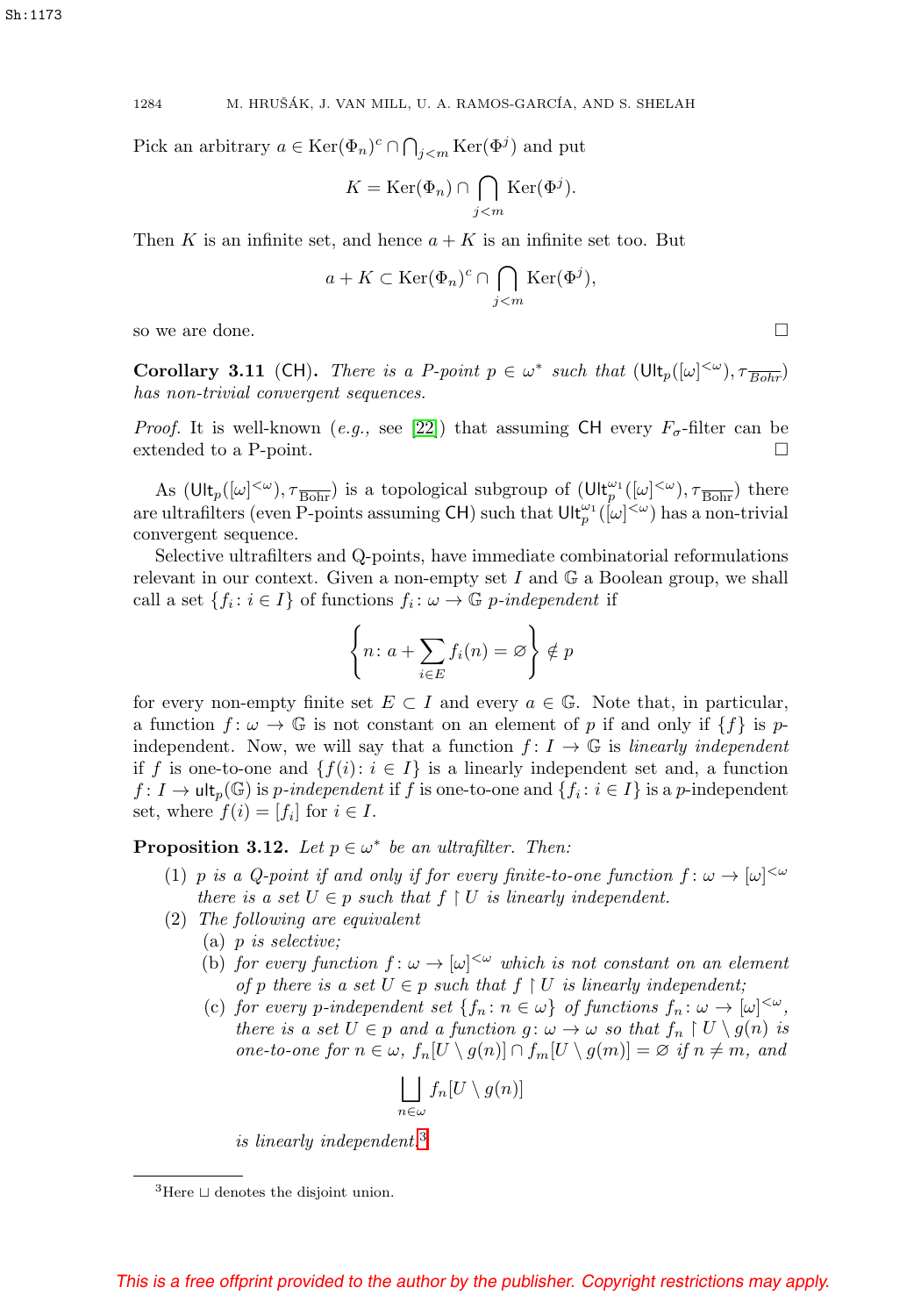*Proof.* Let us prove (1). Suppose first that p is a Q-point. Let  $f: \omega \to [\omega]^{<\omega}$  be a finite-to-one function. Recursively define a strictly increasing sequence  $\langle n_k : k \in \omega \rangle$ of elements of  $\omega$  and a strictly increasing sequence of finite subgroups  $\langle H_n : n \in \omega \rangle$ of  $[\omega]^{<\omega}$  so that

(i)  $H_n \cap \text{rng}(f) \neq \emptyset$  for all  $n \in \omega$ , and

(ii)  $n_k = \max f^{-1}[H_k] \& f''[0, n_k] \subset H_{k+1}$ , for all  $k \in \omega$ .

Then partitioning  $\omega$  into the union of even intervals, and the union of odd intervals, one of them is in  $p$ , say

$$
A = \bigcup_{i \in \omega} [n_{2i}, n_{2i+1}) \in p.
$$

Applying Q-pointness we can assume that there exists a  $U \in p$  such that

 $|[n_{2i}, n_{2i+1}) \cap U| = 1$  for every  $i \in \omega$ ,

and  $U \subseteq A$ . By item (ii) and since  $\langle H_n : n \in \omega \rangle$  is a strictly increasing sequence, it follows that  $f \restriction U$  is one-to-one and  $\{f(n): n \in U\}$  is linearly independent.

Suppose now that for every finite-to-one function  $f: \omega \to [\omega]^{<\omega}$  there is a  $U \in p$ such that  $f \restriction U$  is one-to-one and  $\{f(n): n \in U\}$  is linearly independent. Let  $\langle I_n : n \in \omega \rangle$  be a partition of  $\omega$  into finite sets. Define a finite-to-one function  $f: \omega \to [\omega]^{<\omega}$  by putting  $f(k) = \{n\}$  for each  $k \in I_n$ . Then there is an  $U \in p$  such that  $f \restriction U$  is one-to-one and  $\{f(n): n \in U\}$  is linearly independent. Note that necessarily  $|I_n \cap U| \leq 1$  for every  $n \in \omega$  and therefore p is a Q-point.

(2) To see (a) implies (b), let  $f: \omega \to [\omega]^{<\omega}$  be a function which is not constant on an element of  $p$ . Using P-pointness, we may assume without loss of generality that f is a finite-to-one function. So, by item (1), there is an  $U \in p$  such that  $f \restriction U$ is one-to-one and  $\{f(n): n \in U\}$  is linearly independent.

To see (b) implies (a), let  $f: \omega \to [\omega]^{<\omega}$  be a function which is not constant on an element of p. By item (b), there is an  $U \in p$  such that  $f \restriction U$  is one-to-one and  ${f(n): n \in U}$  is linearly independent, and hence p is a P-point. To verify that p is a Q-point, notice that every finite-to-one function  $f: \omega \to [\omega]^{<\omega}$  is not constant on an element of  $p$ . Thus, by clause  $(1)$  we get the desired conclusion.

To prove (a) implies (c), assume that  $\{f_n : n \in \omega\}$  is a *p*-independent set of functions  $f_n: \omega \to [\omega]^{<\omega}$ .

<span id="page-8-0"></span>**Fact 3.13.** Given a finite p-independent set  $\{f_i : i \leq n\}$ , and a finite linearly independent set  $A \subset [\omega]^{<\omega}$ , the set of all  $m \in \omega$  such that  $A \sqcup \{f_i(m): i < n\}$  is linearly independent, belongs to  $p$ .

Using Fact [3.13,](#page-8-0) we can recursively construct a p-branching tree  $T \subset \omega^{\leq \omega}$  such that for every  $t \in T$ , it follows that

$$
\mathrm{succ}_T(t) = \{m \colon A_t \sqcup \{f_i(m) \colon i \leqslant |t|\} \text{ is linearly independent}\},
$$

where  $A_t = \{f_i(t(j)) : i < |t| \& j \in [i, |t|] \}.$ 

By Galvin-Shelah's theorem ([\[4,](#page-17-9) Theorem 4.5.3]), let  $x \in [T]$  be a branch such that rng(x)  $\in$  p. Thus, if we put  $U = \text{rng}(x)$  and  $g(n) = \max(x \restriction n)$  for  $n \in \omega$ , we get the properties as in (c).

Finally, notice that (b) is a particular instance of (c) when  $\{f_n : n \in \omega\} = \{f\}.$ Therefore, (c) implies (b).

<span id="page-8-1"></span>Remark 3.14. In the previous theorem, it is possible to change the group  $[\omega]^{<\omega}$  to any arbitrary Boolean group and, the conclusions of the theorem remain true.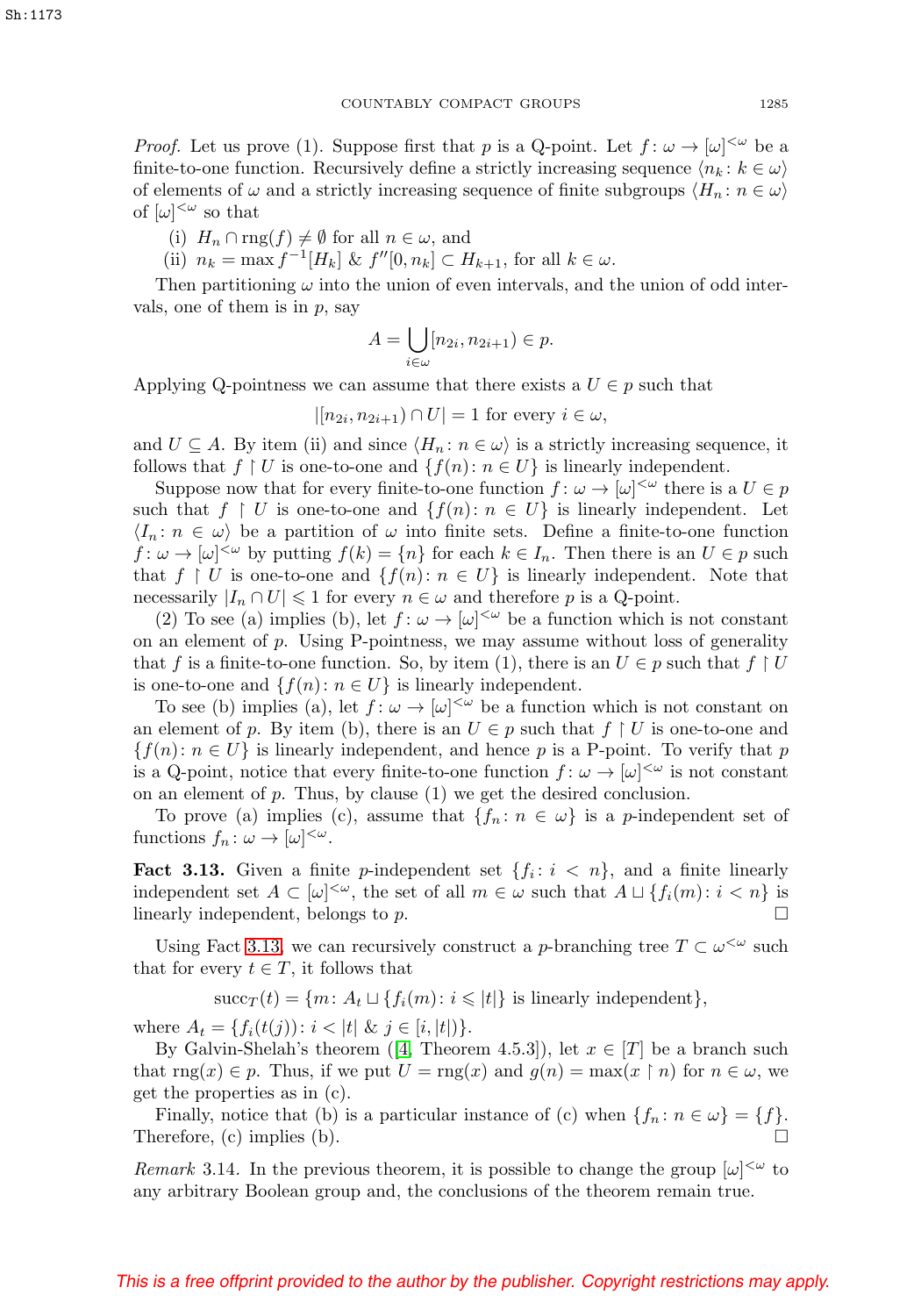Sh:1173

1286 M. HRUŠÁK, J. VAN MILL, U. A. RAMOS-GARCÍA, AND S. SHELAH

For technical reasons, it will be necessary to reformulate the notion of  $p$ -independence.

<span id="page-9-1"></span>**Lemma 3.15.** Let  $\mathbb{G}$  be a Boolean group and  $0 < \alpha < \omega_1$ . Then:

(1) A set  $\{f_i : i \in I\}$  of functions  $f_i : \omega \to \mathbb{G}$  is p-independent if and only if the function

$$
\tilde{f}\colon I\to \mathrm{ult}_p^1(\mathbb{G})/\mathrm{ult}_p^0(\mathbb{G})
$$

defined by  $\tilde{f}(i) = \pi_0^1([f_i])$  for  $i \in I$  is linearly independent, where  $\pi_0^1$ :  $\text{ult}_p^1(\mathbb{G})$  $\to$  ult $_p^1(\mathbb{G})$ /ult $_p^0(\mathbb{G})$  denotes the natural projection.

(2) A set  $\{f_i : i \in I\}$  of functions  $f_i : \omega \to \text{ult}_p^{\alpha}(\mathbb{G})$  is p-independent if and only if the set  $\{\tilde{f}_i : i \in I\}$  of functions  $\tilde{f}_i : \omega \to \mathsf{ult}_p^{\alpha}(\mathbb{G})/\mathsf{ult}_p^{\alpha^-}(\mathbb{G})$  is a pindependent set, where each  $\tilde{f}_i$  is defined by  $\tilde{f}_i(n) = \pi_{\alpha}^{\alpha}(\tilde{f}_i(n))$  for  $n \in \omega$ and

$$
\pi^\alpha_{\alpha^-}\colon \mathsf{ult}^\alpha_p(\mathbb{G})\to \mathsf{ult}^\alpha_p(\mathbb{G})/\mathsf{ult}^{\alpha^-}_p(\mathbb{G})
$$

denotes the natural projection.

Proof. To see (1), note that

$$
\sum_{i \in E} [f_i] = [\langle a \rangle]
$$

iff

$$
\left\{ n \colon a + \sum_{i \in E} f_i(n) = \varnothing \right\} \in p,
$$

for every non-empty finite set  $E \subset I$  and every  $a \in \mathbb{G}$ .

To see (2). Let  $E \subseteq I$  be a non-empty finite set and  $a \in \mathsf{ult}_p^{\alpha}(\mathbb{G})$  and, notice that

$$
\left\{ n \colon \sum_{i \in E} \tilde{f}_i(n) = \pi_{\alpha}^{\alpha}(a) \right\} \in p
$$

iff

$$
\left\{n\colon a+\sum_{i\in E}f_i(n)\in \mathsf{ult}_p^{\alpha^-}(\mathbb{G})\right\}\in p
$$

iff

$$
\left\{ n \colon (a + [f]) + \sum_{i \in E} f_i(n) = \varnothing \right\} \in p,
$$

where for some  $U \in p$  we have that  $f(n) = a + \sum_{i \in E} f_i(n) \in \mathsf{ult}_p^{\alpha^-}(\mathbb{G})$  for  $n \in U$ .  $\Box$ 

Note also that if  $\text{ht}([f]) = \alpha$  for  $\alpha > 0$ , then f is not constant on an element of  $p$  (equivalently,  $\{f\}$  is  $p$ -independent).

<span id="page-9-2"></span>**Lemma 3.16.** Let  $0 < \alpha < \omega_1$ ,  $[f] \in \mathrm{ult}_p^{\alpha}([\omega]^{<\omega})$  and p a selective ultrafilter. If f is not constant on an element of p, then there is a tree  $T \in \mathbb{L}_p(T_\alpha)$  with  $T \subseteq T_f$ such that  $\hat{f} \restriction \Omega_0(T)$  is linearly independent.<sup>[4](#page-9-0)</sup>

*Proof.* First, if  $\alpha = 1$ , then the conclusion of the lemma follows from Proposition [3.12](#page-7-1) (2) (b). Thus, we may assume that  $\alpha \geq 2$ .

<span id="page-9-0"></span><sup>4</sup>Here, we are using the notation from the proof of Proposition [3.2](#page-3-1) (1).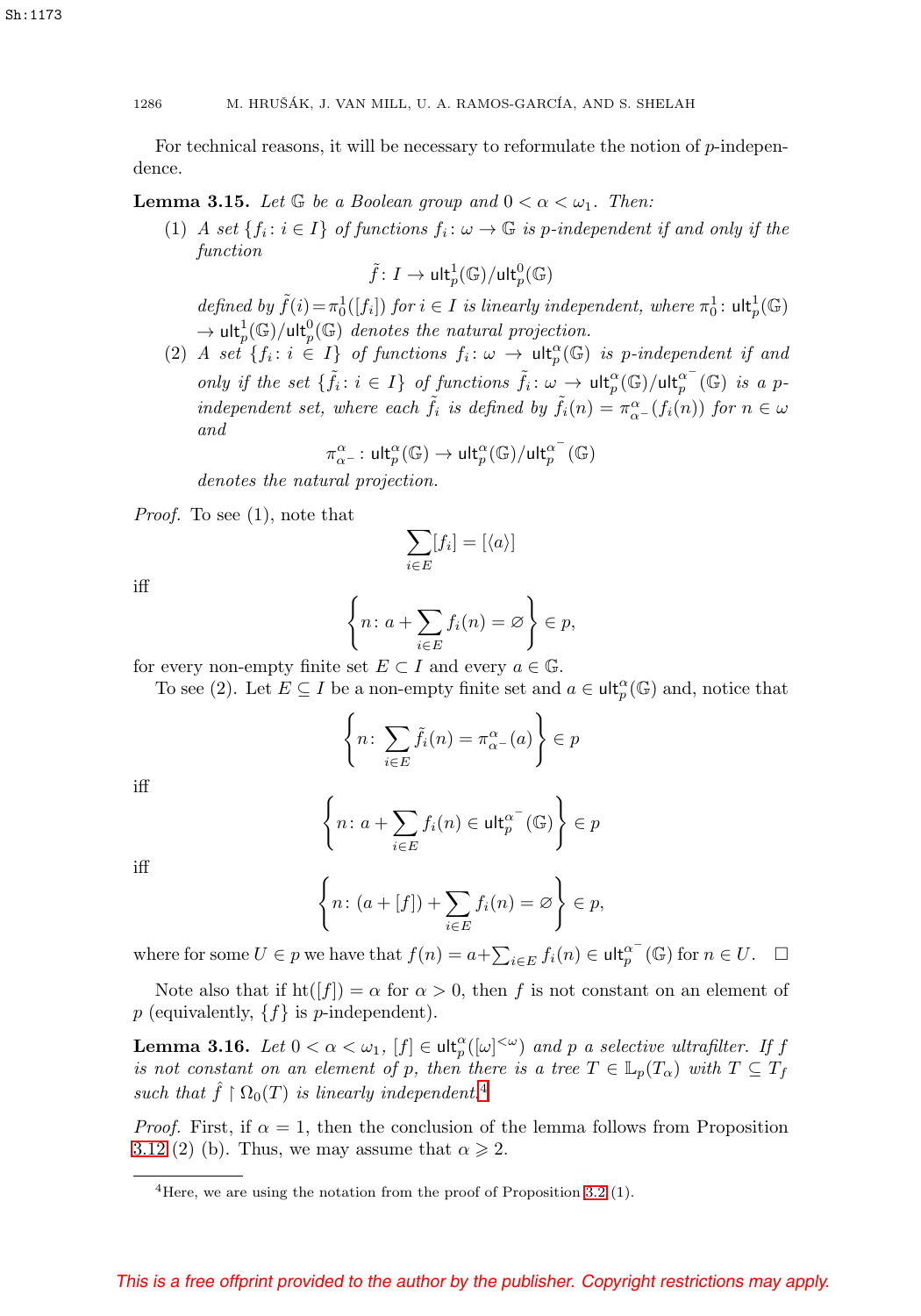We plan to construct a tree  $T \in \mathbb{L}_p(T_\alpha)$  with  $T \subseteq T_f$ , so that the following hold for any  $\beta \leqslant \alpha$ :

- if  $\beta > 0$ , then  $\langle \hat{f}(t) : t \in \Omega_{\beta}(T) \rangle$  forms a *p*-independence sequence;
- if  $\beta = 0$ , then  $\langle \hat{f}(t) : t \in \Omega_0(T) \rangle$  forms a linearly independent sequence.

In order to do this, first, we recursively construct a tree  $T^* \in \mathbb{L}_p(T_\alpha)$  with  $T^* \subseteq T_f$ , so that the following hold for any  $t \in T^*$  with  $\rho_{T^*}(t) \geq 1$ :

- if  $\mathrm{ht}(\hat{f}(t)) = 1$ , then  $\langle \hat{f}(t^{-}n): n \in \mathrm{succ}_{T^*}(t) \rangle \subset [\omega]^{<\omega}$  forms a linearly independent sequence;
- if  $\mathrm{ht}(\hat{f}(t)) = \beta + 1$  with  $\beta \geqslant 1$ , then  $\langle \hat{f}(t \cap n) : n \in \mathrm{succ}_{T^*}(t) \rangle \subset \mathsf{ult}_p^{\beta}([\omega]^{<\omega})$ forms a p-independent sequence;
- if  $\mathrm{ht}(\hat{f}(t))$  is a limit ordinal, then  $\langle \mathrm{ht}(\hat{f}(t\cap n)) : n \in \mathrm{succ}_{T^*}(t) \rangle$  is a strictly increasing sequence of non-zero ordinals.

At step t. If  $\text{ht}(\hat{f}(t)) = 1$  and  $\langle \hat{f}(t^{-}n): n \in \text{succ}_{T_f}(t) \rangle$  is not constant on an element of p, then  $\rho_{T_f}(t) = 1$  and applying Proposition [3.12](#page-7-1) (2) (b) there exists  $U \in p$  with  $U \subseteq \text{succ}_{T_f}(t)$  such that  $\langle \hat{f}(t \cap n): n \in U \rangle$  is linearly independent. Therefore, in this case we put  $succ_{T^*}(t) = U$ .

If  $\mathrm{ht}(\hat{f}(t)) = \beta + 1$  with  $\beta \geq 1$  and  $\langle \hat{f}(t) \cdot n \rangle \in \mathrm{succ}_{T_f}(t)$  is not constant on an element of  $p$ , then consider the sequence

$$
\tilde{f}_t \colon \mathrm{succ}_{T_f}(t) \to \mathsf{ult}_p^\beta([\omega]^{<\omega})/\mathsf{ult}_p^{-\beta}([\omega]^{<\omega})
$$

defined by  $\tilde{f}_t(n) = \pi_{\beta}^{\beta}(\hat{f}(t\cap n))$  for  $n \in \text{succ}_{T_f}(t)$ . Since  $\langle \hat{f}(t\cap n): n \in \text{succ}_{T_f}(t) \rangle$  is not constant on an element of p, by Lemma [3.15](#page-9-1) (2), the sequence  $\ddot{f}_t$  is not constant on an element of p. Therefore, applying Proposition [3.12](#page-7-1) (2) (b) and Remark [3.14,](#page-8-1) we can find an element  $U \in p$  with  $U \subseteq \text{succ}_{T_f}(t)$  such that  $\tilde{f}_t \restriction U$  is linearly independent. Thus, by Lemma [3.15](#page-9-1) (1), putting  $succ_{\tau^*}(t) = U$  we can conclude that  $\langle \hat{f}(t^{-}n) : n \in \text{succ}_{T^*}(t) \rangle$  forms a *p*-independent sequence.

If  $\text{ht}(\hat{f}(t)) = \beta$  is a limit ordinal, then for every  $\delta < \beta$  we set  $U_{\delta} = \{n \in$  $succ_{T_f}(t)$ :  $\text{ht}(\hat{f}(t\widehat{\hspace{0.1cm}} n)) = \delta\}.$  Then

$$
\bigsqcup_{\delta < \beta} U_{\delta} = \mathrm{succ}_{T_f}(t),
$$

where each  $U_{\delta} \notin p$ . The selectiveness of p implies that there is an  $U \in p$  such that  $|U \cap U_{\delta}| \leq 1$  for every  $\delta < \beta$ . Thus, in this case put succ<sub>T\*</sub> $(t) = U \setminus U_0$ . This concludes recursive construction of  $T^*$ .

Notice that  $\rho_{T^*}(t) = \text{ht}(\hat{f}(t))$  for every  $t \in T^*$ . Now given a tree  $T' \in \mathbb{L}_p(T_\alpha)$ with  $T' \subseteq T^*$ , we can canonically list its members  $t' \in T'$  as  $\{t_k^{T'}: k < \omega\}$  so that

- $t_k^{T'} \subset t_l^{T'}$  entails  $k < l$ ;
- $t_k^{T'} = t^n$ ,  $t_l^{T'} = t^m$ ,  $ht(\hat{f}(t))$  is a limit ordinal, and  $ht(\hat{f}(t^n)) <$  $\text{ht}(\hat{f}(t\widehat{\phantom{a}}m))$  entails  $k < l$ ;
- $t_k^{T'} = t^n$ ,  $t_l^{T'} = t^m$ ,  $\text{ht}(\hat{f}(t))$  is a successor ordinal, and  $n < m$  entails  $k < l$ .

Choose a sufficiently large regular cardinal  $\theta$  and a countable elementary submodel M of  $\langle H(\theta), \in \rangle$  containing all the relevant objects such as p and T<sup>\*</sup>. Fix  $U \in p$  so that U is a pseudo-intersection of  $p \cap M$ . Put  $T^{**} = T^* \upharpoonright U$  and  $V_t = \text{succ}_{T^{**}}(t)$  for  $t \in (T^{**})^+$ .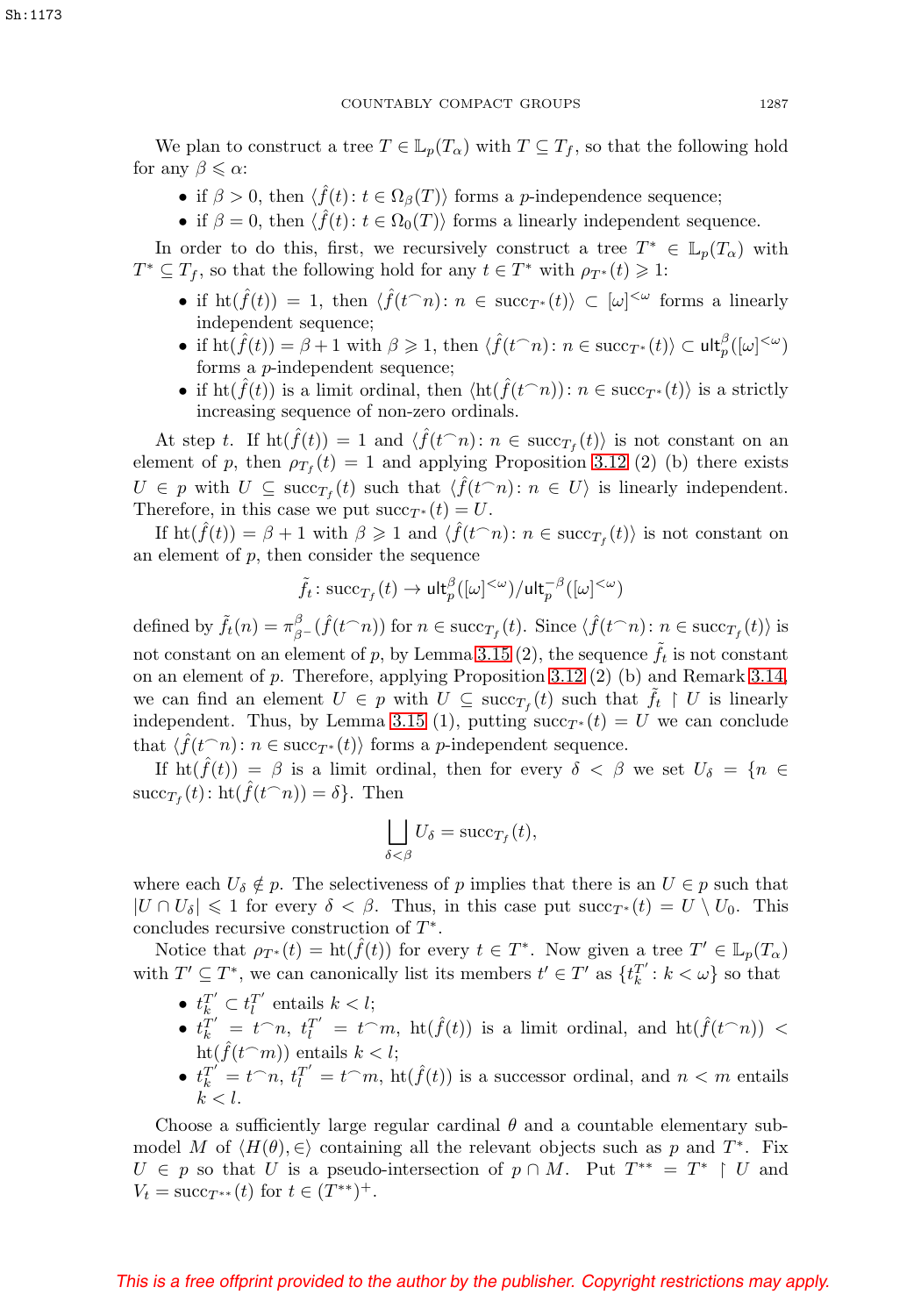We unfix t, and construct by recursion on k the required condition  $T =$  $\{t_k^T: k \in \omega\} \in \mathbb{L}_p(T_\alpha)$  with  $T \subseteq T^{**}$ , as well as an auxiliary function  $g: T^+ \to \omega$ and sets  $W_t \subseteq V_t$  for  $t \in T^+$  such that the following are satisfied:

- (a)  $W_t = V_t \setminus g(t) = \text{succ}_T(t)$  for all  $t \in T^+$  (by definition).
- (b) For all  $k$ ,
	- if  $\rho_T(t_k^T) = 1$ , then

$$
\left\langle \hat{f}(t_l^T \cap n) : \exists l \leq k \left( n \in W_{t_l^T} \& \rho_T(t_l^T \cap n) = 0 \right) \right\rangle \subseteq [\omega]^{<\omega}
$$

forms a linearly independent sequence;

• if  $\rho_T(t_k^T) = \beta + 1$  with  $\beta \geq 1$ , then

$$
\left\langle \hat{f}(t_l^T \cap n) \colon \exists \, l \leq k \left( n \in W_{t_l^T} \& \rho_T(t_l^T \cap n) = \beta \right) \right\rangle \subset \mathsf{ult}_p^{\beta}([\omega]^{<\omega})
$$

forms a p-independence sequence;

• if  $\rho_T(t_k^T) = \beta$  is a limit ordinal, then

$$
\left\langle \mathrm{ht}(\hat{f}(t_l^T \cap n)) : \exists l \leq k \left( n \in W_{t_l^T} \& \rho_T(t_l^T) = \beta \right) \right\rangle
$$

forms an one-to-one sequence, and

$$
\sup \left\{ \mathrm{ht}(\hat{f}(t_l^T \cap n)) : \exists l < k \left( \rho_T(t_l^T) \neq \beta \ \& \ n \in W_{t_l^T} \ \& \ \rho_T(t_l^T \cap n) < \beta \right) \right\} \\ < \min \left\{ \mathrm{ht}(\hat{f}(t_k^T \cap n)) : n \in W_{t_k^T} \right\}.
$$

Before describing the construction let us recall a simple fact from linear algebra:

<span id="page-11-0"></span>**Fact 3.17.** Let A and B be linearly independent sets in a Boolean group with A a finite set. Then there is  $A' \subseteq B$  such that  $|A'| \leq |A|$  and  $A \sqcup (B \setminus A')$  is linearly independent.

*Proof of the fact.* Let  $V_A = \text{span}(A)$  and  $V_B = \text{span}(B)$ . Then  $\dim(V_A \cap V_B) \leq |A|$ , so there exists a set  $A' \subseteq B$  such that  $\text{span}(A') = V_A \cap V_B$ . Therefore,  $|A'| \leq |A|$ and  $A \sqcup (B \setminus A')$  is linearly independent.

Basic step  $k = 0$ . So  $t_0^T = \emptyset$ . We put  $g(t_0^T) = 0$  and hence  $W_{t_0^T} = V_{t_0^T}$ . The conditions (a) and (b) are immediate.

Recursion step  $k > 0$ . Assume  $W_{t_l^T}$  (for  $l < k$ ) as well as  $g \restriction k$  have been defined so as to satisfy (a) and (b). In particular, we know already  $t_k^T$ , for it is of the form  $t_l^T$  and some  $n \in W_{t_l^T}$  where  $l \leq k$ . Put  $\rho_T(t_k^T) = \gamma$  and assume  $\gamma \geq 1$ . Note that, since (b) is satisfied for l, we must have  $\rho_T(t_l^T) = \gamma + 1$  and

$$
\left\langle \hat{f}(t_j^T \cap m) : \exists j \leq l \left( m \in W_{t_j^T} \& \rho_T(t_j^T \cap m) = \gamma \right) \right\rangle \subset \mathsf{ult}_p^{\gamma}([\omega]^{<\omega})
$$

is a p-independent sequence. Put

$$
A_l = \{t_{l'}^T : l' \le k \& \rho_T(t_{l'}^T) = \gamma\}
$$
  

$$
\subset \left\{t_j^T \cap m : \exists j \le l \left(m \in W_{t_j^T} \& \rho_T(t_j^T \cap m) = \gamma\right)\right\}
$$

and  $A_l^- = A_l \setminus \{t_k^T\}.$ 

If  $\gamma = 1$ , then applying Proposition [3.12](#page-7-1) (2) (c) there exists  $V \in p$  and a function  $g_l: A_l \to \omega$  such that

$$
\left\langle \hat{f}(t\widehat{\phantom{a}}m)\colon t\in A_l \& m\in V\setminus g_l(t) \right\rangle \subseteq [\omega]^{<\omega}
$$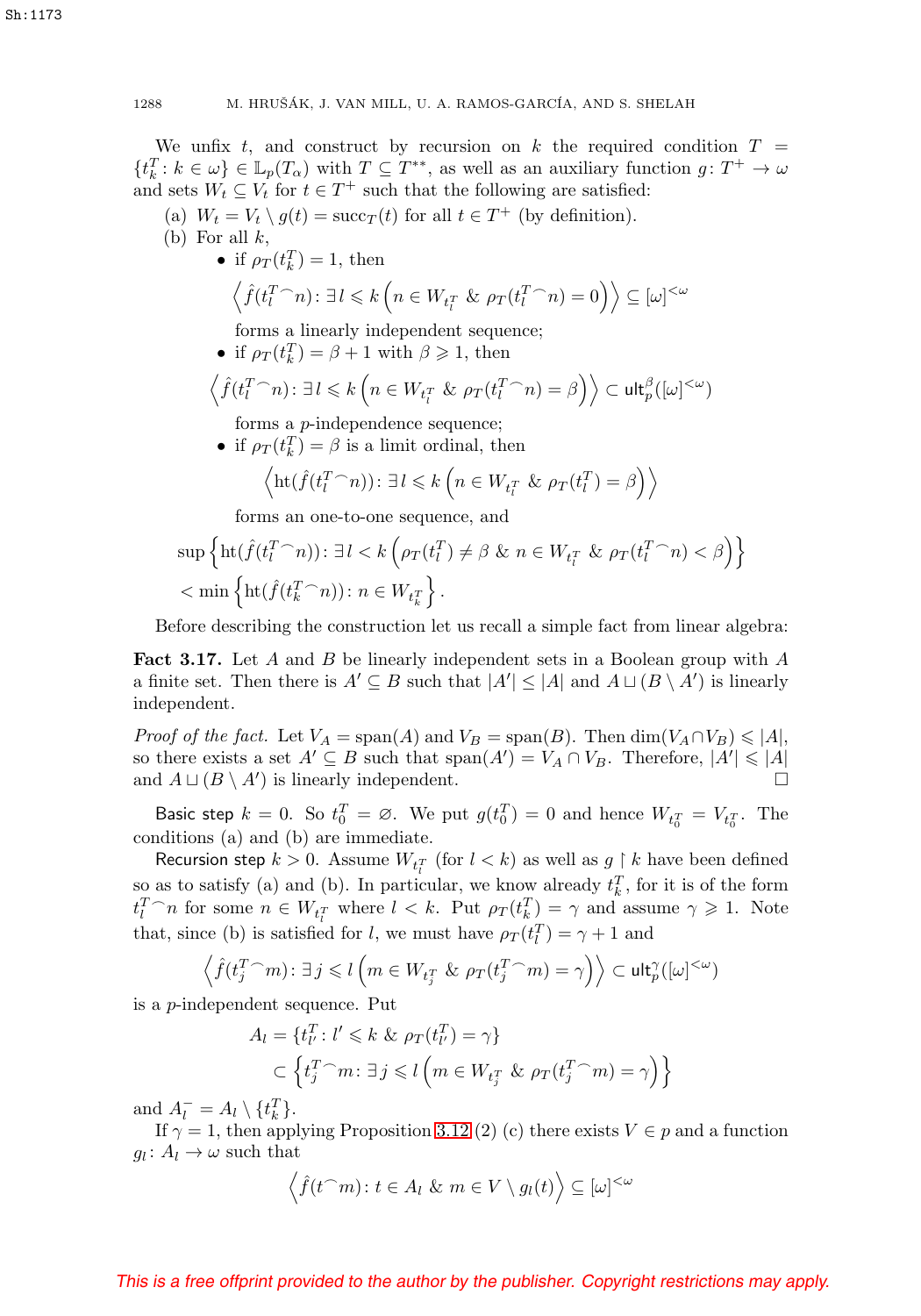is a linearly independent sequence. Using the elementarity of M and our assumption about U we conclude that there exists a function  $g_{l,U}: A_l \to \omega$  such that

$$
\left\langle \hat{f}(t\widehat{\phantom{a}}m)\colon t\in A_l \ \& \ m\in U\setminus g_{l,U}(t)\right\rangle \subseteq [\omega]^{<\omega}
$$

is a linearly independent sequence. Note that  $V_{t_k^T} \setminus g_{l,U}(t_k^T) \subseteq U \setminus g_{l,U}(t_k^T)$  and  $W_t \setminus g_{l,U}(t) \subseteq U \setminus g_{l,U}(t)$  for  $t \in A_l^-$ . Since  $A_l$  is a finite set, using Fact [3.17,](#page-11-0) we can find a natural number  $g(t_k^T) \geq g_{l,U}(t_k^T)$  so that

$$
\left\langle \hat{f}(t\widehat{\phantom{a}}m)\colon t\in A_{l}^{-}\ \&\ m\in W_{t}\right\rangle \cup \left\langle \hat{f}(t_{k}^{T}\widehat{\phantom{a}}m)\colon m\in V_{t_{k}^{T}}\setminus g(t_{k}^{T})\right\rangle
$$

forms a linearly independent sequence, as required.

For the case  $\gamma = \beta + 1$  with  $\beta \geq 1$ , we will proceed in a similar way as the previous case. Given  $t \in A_l$ , let

$$
\tilde{f}_t\colon V_t\to \mathsf{ult}_p^\beta([\omega]^{<\omega})/\mathsf{ult}_p^{\beta^-}([\omega]^{<\omega})
$$

be defined by  $\tilde{f}_t(m) = \pi_{\beta}^{\beta^-}(\hat{f}(t\cap m))$  for  $m \in V_t$ . By Lemma [3.15](#page-9-1) (2),  $\{\tilde{f}_t : t \in A_l\}$ is a p-independent set. Thus, applying Proposition [3.12](#page-7-1) (2) (c) and Remark [3.14,](#page-8-1) we can find an element  $V \in p$  and a function  $g_l : A_l \to \omega$  such that

$$
\left\langle \tilde{f}_t(m) \colon t \in A_l \ \& \ m \in V \setminus g_l(t) \right\rangle \subseteq \mathsf{ult}_p^\beta([\omega]^{<\omega}) / \mathsf{ult}_p^{\beta^-}([\omega]^{<\omega})
$$

is a linearly independent sequence. By elementarity of  $M$  and the property of  $U$ we have that there exists a function  $g_{l,U}: A_l \to \omega$  such that

$$
\left\langle \tilde{f}_t(m) \colon t \in A_l \ \& \ m \in U \setminus g_{l,U}(t) \right\rangle
$$

is a linearly independent sequence. Since  $A_l$  is a finite set,  $V_{t_k^T} \setminus g_{l,U}(t_k^T) \subseteq U \setminus$  $g_{l,U}(t_k^T)$  and  $W_t \setminus g_{l,U}(t) \subseteq U \setminus g_{l,U}(t)$  for  $t \in A_l^-$ , using Fact [3.17,](#page-11-0) we can find a natural number  $g(t_k^T) \geq g_{l,U}(t_k^T)$  so that

$$
\left\langle \tilde{f}_t(m) \colon t \in A_t^- \& m \in W_t \right\rangle \cup \left\langle \tilde{f}_{t_k^T}(m) \colon m \in V_{t_k^T} \setminus g(t_k^T) \right\rangle
$$

forms a linearly independent sequence and, by Lemma [3.15](#page-9-1) (1), this means that

$$
\left\langle \hat{f}(t\widehat{\phantom{a}}m)\colon t\in A_t^-\ \&\ m\in W_t\right\rangle\cup \left\langle \hat{f}(t_k^T\widehat{\phantom{a}}m)\colon m\in V_{t_k^T}\setminus g(t_k^T)\right\rangle\subset \mathsf{ult}_p^\beta([\omega]^{<\omega})
$$

forms a p-independent sequence, as required.

If  $\gamma$  is a limit ordinal, then applying Proposition [3.12](#page-7-1) (2) (c) there exists  $V \in p$ and a function  $g_l: A_l \to \omega$  such that

$$
\left\langle \hat{f}(t\widehat{\phantom{a}}m)\colon t\in A_l \ \& \ m\in V\setminus g_l(t) \right\rangle \subset \mathsf{ult}_p^{\gamma^-}([\omega]^{<\omega})
$$

is a linearly independent sequence. Thus, proceeding as previous cases, it is possible to find a function  $g_{l,U}: A_l \to \omega$  and a natural number  $g(t_k^T) \geq g_{l,U}(t_k^T)$  so that

$$
\left\langle \hat{f}(t\widehat{\ }\;\;m): t \in A_t^- \& \; m \in W_t \right\rangle \cup \left\langle \hat{f}(t_k^T\widehat{\ }\;\;m): m \in V_{t_k^T} \setminus g(t_k^T) \right\rangle
$$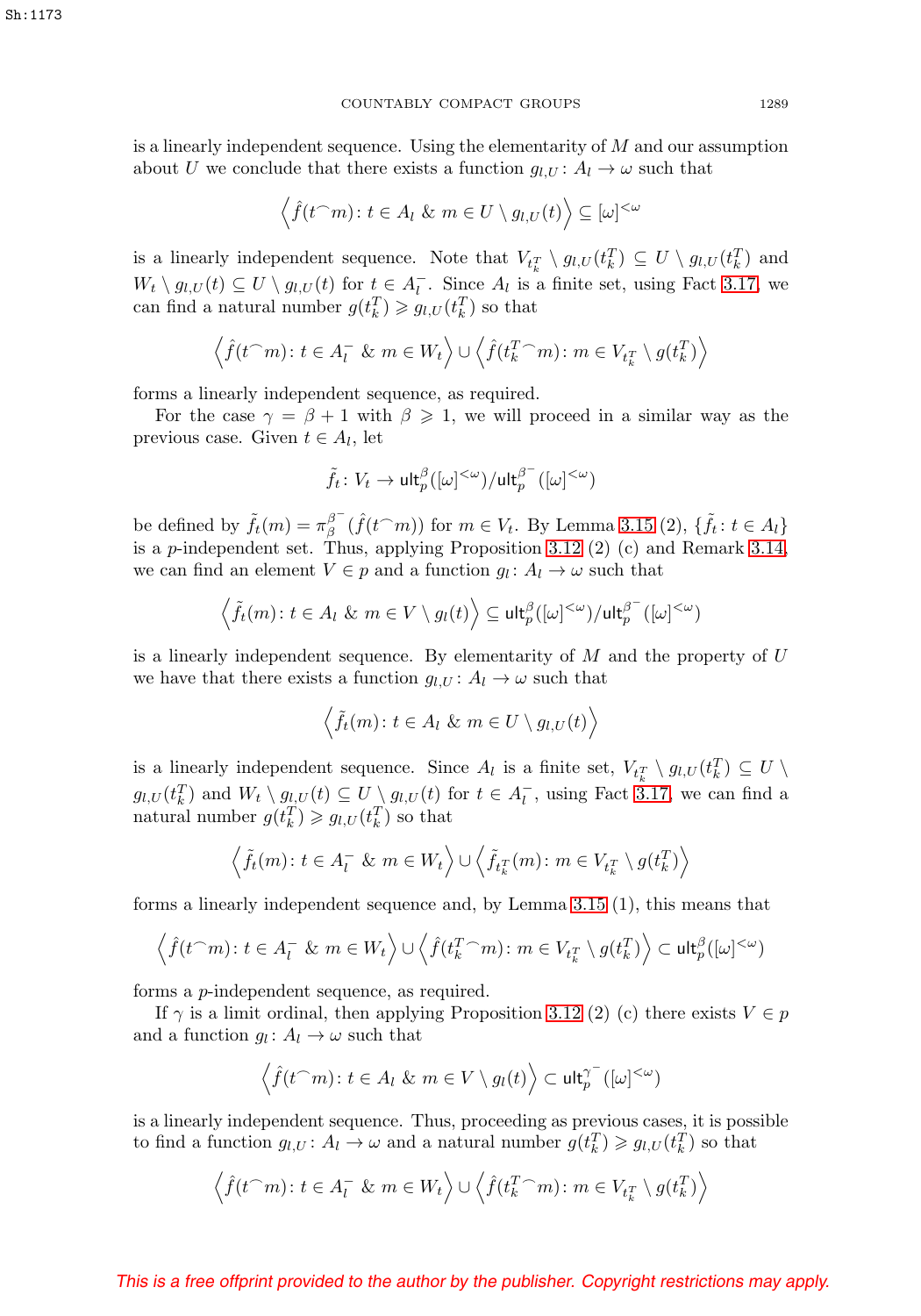forms a linearly independent sequence. In particular,

$$
\left\langle \mathrm{ht}(\hat{f}(t\widehat{\phantom{a}}\,m))\colon t\in A_{l}^{-}\ \&\ m\in W_{t}\right\rangle\cup\left\langle \mathrm{ht}(\hat{f}(t_{k}^{T}\widehat{\phantom{a}}\,m))\colon m\in V_{t_{k}^{T}}\setminus g(t_{k}^{T})\right\rangle
$$

forms an one-to-one sequence and, since  $\gamma$  is a limit ordinal, one sees that without loss of generality, we may assume that

$$
\sup \left\{ \mathrm{ht}(\hat{f}(t_l^T \cap m)) : \exists l < k \left( \rho_T(t_l^T) \neq \gamma \ \& m \in W_{t_l^T} \ \& \rho_T(t_l^T \cap m) < \gamma \right) \right\} < \min \left\{ \mathrm{ht}(\hat{f}(t_k^T \cap m)) : m \in V_{t_k^T} \setminus g(t_k^T) \right\},
$$

as required.  $\Box$ 

Now we are ready to prove the main theorem of this section.

*Proof of the Theorem [3.4](#page-4-1).* According to Proposition [3.2,](#page-3-1)  $\mathsf{Ult}_p^{\omega_1}([\omega]^{<\omega})$  is a Hausdorff p-compact topological group. It remains therefore only to show  $\mathsf{Ult}_p^{\omega_1}([\omega]^{<\omega})$ contains no non-trivial convergent sequences to  $\pi([\langle \varnothing \rangle])$ . To see this, let  $\hat{f} : \omega \to$ Ult<sup> $\omega_1(\omega)^{<\omega}$ </sup> be a non-trivial sequence, say  $\tilde{f}(n) = \pi(f(n))$   $(n \in \omega)$  where  $f: \omega \to$ ult<sub>p</sub><sup> $\omega_1([\omega]^{<\omega})$ . Without loss of generality we can assume that  $\tilde{f}$  is a one-to-one</sup> function. Thus, since

$$
\mathsf{ult}_p^{\omega_1}([\omega]^{<\omega}) = \mathsf{ult}_p\left(\bigcup_{\alpha<\omega_1} \mathsf{ult}_p^{\alpha}([\omega]^{<\omega})\right),
$$

there exists  $0 < \alpha < \omega_1$  so that  $[f] \in \mathsf{ult}_p^{\alpha}([\omega]^{<\omega})$  and f is not constant on an element of p. By Lemma [3.16,](#page-9-2) there is a tree  $T \in \mathbb{L}_p(T_\alpha)$  with  $T \subseteq T_f$  such that  $\hat{f} \restriction \Omega_0(T)$ is linearly independent. Note that  $\hat{f}[\Omega_0(T)] \subseteq [\omega]^{<\omega}$ . Take  $\Phi \in \text{Hom}([\omega]^{<\omega}, 2)$  so that  $\hat{f}[\Omega_0(T)] \subseteq \Phi^{-1}(1)$ . So  $\overline{\Phi}([\hat{f}]) = 1$  and hence  $\overline{\Phi}([f]) = 1$ . Thus,  $\overline{\Phi}$  is a witness that the sequence f does not  $\tau_{\overline{Bohr}}$ -converge to  $[\langle \varnothing \rangle]$  and, since  $\tilde{f}$  is one-to-one, in fact  $\tilde{f}$  does not converge to  $\pi([\langle \varnothing \rangle])$ .

# 4. Countably compact group without convergent sequences

In this section we develop the ideas introduced in the previous section into a ZFC construction of a countably compact subgroup of  $2<sup>c</sup>$  without non-trivial convergent sequences. Recall that any boolean group of size  $\mathfrak{c}$  (in particular  $\mathsf{Ult}_p^{\omega_1}([\omega]^{<\omega})$ ) is isomorphic to  $[\mathfrak{c}]^{\leq \omega}$ . In fact, the extension of homomorphisms produces a (topological and algebraic) embedding h of  $(\text{Ult}_p^{\omega_1}([\omega]^{<\omega}), \tau_{\text{Bohr}})$  into  $2^{\mathfrak{c}} \simeq 2^{\text{Hom}([\omega]^{<\omega}, 2)}$ defined by

$$
h([f])(\Phi) = \overline{\Phi}([f]).
$$

Similarly to the ultrapower construction, we shall extend the Bohr topology  $\tau_{\text{Bohr}}$ on  $[\omega]^{<\omega}$  to a group topology  $\tau_{\overline{Bohr}}$  on  $[\mathfrak{c}]^{<\omega}$  to obtain the result. The difference is that rather than using a single ultrafilter, we shall use a carefully constructed c-sized family of ultrafilters.

<span id="page-13-0"></span>**Theorem 4.1.** There is a Hausdorff countably compact topological Boolean group without non-trivial convergent sequences.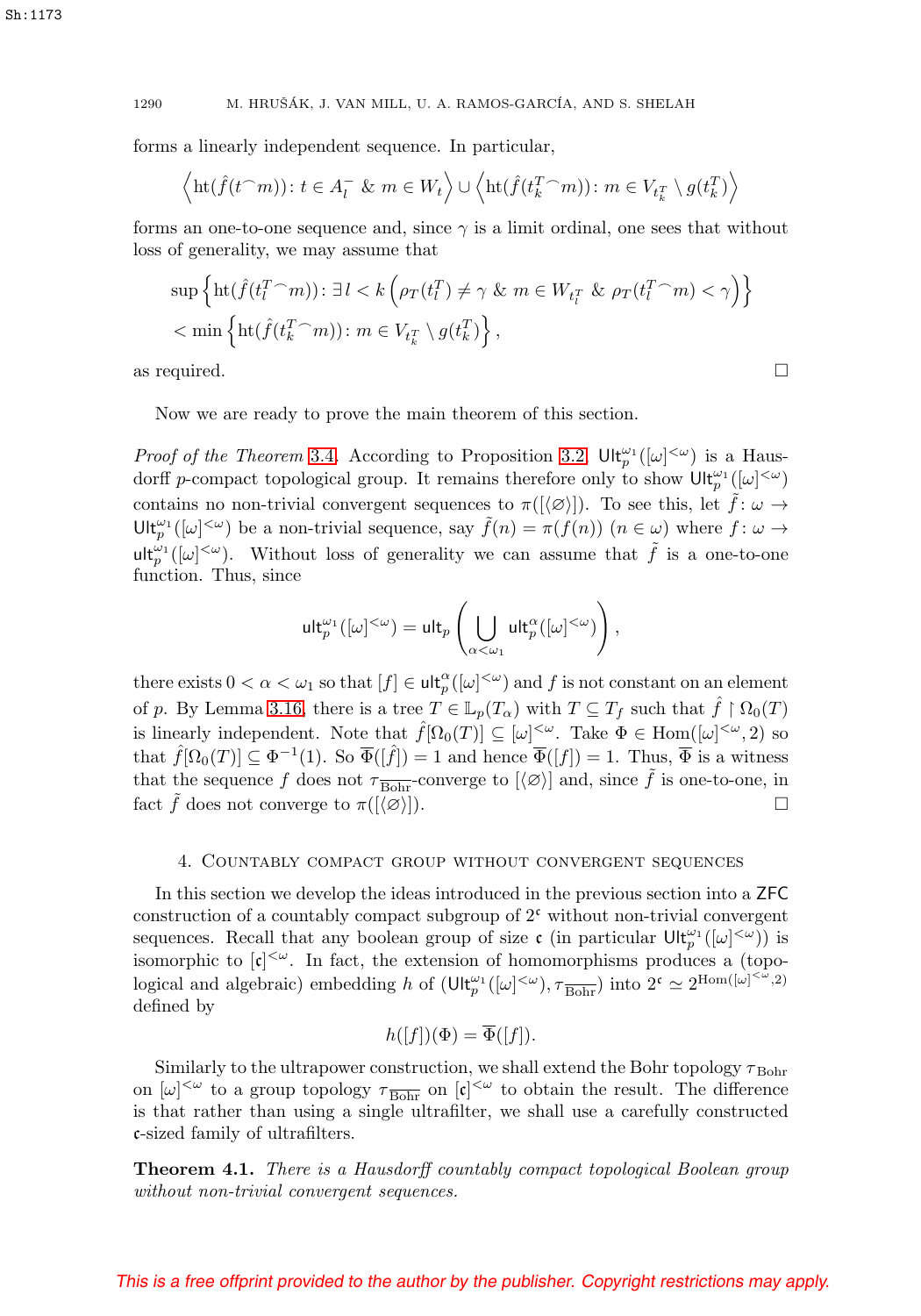*Proof.* We shall construct a countably compact topology on  $[\mathfrak{c}]^{\langle \omega \rangle}$  starting from  $([\omega]^{<\omega}, \tau_{\text{Bohr}})$  as follows:

Fix an indexed family  $\{f_\alpha : \alpha \in [\omega, \mathfrak{c}] \} \subset ([\mathfrak{c}]^{\langle \omega \rangle})^\omega$  of one-to-one sequences such that

- (1) for every infinite  $X \subseteq [\mathfrak{c}]^{\leq \omega}$  there is an  $\alpha \in [\omega, \mathfrak{c})$  with  $\text{rng}(f_\alpha) \subseteq X$ ,
- (2) each  $f_{\alpha}$  is a sequence of linearly independent elements, and
- (3)  $\text{rng}(f_{\alpha}) \subset [\alpha]^{<\omega}$  for every  $\alpha \in [\omega, \mathfrak{c})$ .

Given a sequence  $\{p_\alpha : \alpha \in [\omega, \mathfrak{c})\} \subset \omega^*$  define for every  $\Phi \in \text{Hom}([\omega]^{<\omega}, 2)$  its extension  $\overline{\Phi} \in \text{Hom}([\mathfrak{c}]^{<\omega}, 2)$  recursively by putting

$$
\overline{\Phi}(\{\alpha\}) = p_{\alpha} \cdot \lim_{n \in \omega} \overline{\Phi}(f_{\alpha}(n)).
$$

Note that  $[\omega]^{<\omega}$  together with the independent set  $\{\{\alpha\} : \alpha \in [\omega, \mathfrak{c})\}$  generate the group  $[\mathfrak{c}]^{\langle\omega\rangle}$  so the above definition uniquely extends  $\Phi$  to a homomorphism  $\overline{\Phi} : [\mathfrak{c}]^{<\omega} \to 2.$ 

This allows us to define the topology  $\tau_{\overline{Bohr}}$  induced by  $\{\overline{\Phi} : \Phi \in \text{Hom}([\omega]^{<\omega}, 2)\}\$ on  $[\mathfrak{c}]^{<\omega}$  as the weakest topology making all  $\overline{\Phi}$  continuous (for  $\Phi \in \text{Hom}([\omega]^{<\omega}, 2)$ ), or equivalently, the group topology having  $\{\text{Ker}(\overline{\Phi}) : \Phi \in \text{Hom}([\omega]^{<\omega}, 2)\}\$  as a subbasis of the filter of neighbourhoods of the neutral element ∅. It follows directly from the above observation that independently of the choice of the ultrafilters the topology is a countably compact group topology on  $[\mathfrak{c}]^{\langle \omega}$ . Indeed,  $\{\alpha\} \in \overline{\{f_{\alpha}(n) : n \in \omega\}}^{\tau_{\overline{\text{Bohr}}}}$  for every  $\alpha \in [\omega, \mathfrak{c}),$  in fact  $\{\alpha\} = p_{\alpha}$ -lim<sub>n $\in \omega$ </sub>  $f_{\alpha}(n)$ .

Call a set  $D \in [\mathfrak{c}]^{\omega}$  suitably closed if  $\omega \subseteq D$  and  $\bigcup_{n \in \omega} f_{\alpha}(n) \subseteq D$  for every  $\alpha \in D$ . The following claim shows that the construction is locally countable.

<span id="page-14-0"></span>*Claim* 4.2. The topology  $\tau_{\overline{Bohr}}$  contains no non-trivial convergent sequences if and only if  $\forall D \in [\mathfrak{c}]^{\omega}$  suitably closed  $\exists \Psi \in \text{Hom}([D]^{<\omega}, 2)$  such that

(1)  $\forall \alpha \in D \setminus \omega \ \Psi(\{\alpha\}) = p_{\alpha}$ -  $\lim_{n \in \omega} \Psi(f_{\alpha}(n));$ (2)  $\forall i \in 2 \, |\{n : \Psi(f_\alpha(n)) = i\}| = \omega.$ 

*Proof of the claim.* Given an infinite  $X \subseteq [\mathfrak{c}]^{\leq \omega}$  there is an  $\alpha \in [\omega, \mathfrak{c})$  such that rng( $f_{\alpha}$ )  $\subseteq X$ . Let D be suitably closed with  $\alpha \in D$ , and let  $\Psi$  be the given homomorphism. It follows directly from the definition, and property (1) of  $\Psi$ , that, if  $\Phi = \Psi \restriction [\omega]^{<\omega}$  then in turn  $\Psi = \overline{\Phi} \restriction [D]^{<\omega}$ , which implies that  $\langle f_\alpha(n) : n \in \omega \rangle$ (and hence also X) is not a convergent sequence as  $\overline{\Phi}$  takes both values 0 and 1 infinitely often on the set  $\{f_{\alpha}(n): n \in \omega\}.$ 

The reverse implication is even more trivial (and not really necessary for the  $\Box$  proof).

Note that if this happens then, in particular,

$$
K=\bigcap_{\Phi\in \mathrm{Hom}([\omega]^{<\omega},2)}\mathrm{Ker}(\overline{\Phi})
$$

is finite, and  $[\mathfrak{c}]^{\langle\omega\rangle}/K$  with the quotient topology is the Hausdorff countably compact group without non-trivial convergent sequences we want.

Hence to finish the proof it suffices to produce a suitable family of ultrafilters.

<span id="page-14-1"></span>*Claim* 4.3. There is a family  $\{p_{\alpha} : \alpha < \mathfrak{c}\}\$  of free ultrafilters on  $\omega$  such that for every  $D \in [\mathfrak{c}]^{\omega}$  and  $\{f_{\alpha} : \alpha \in D\}$  such that each  $f_{\alpha}$  is an one-to-one enumeration of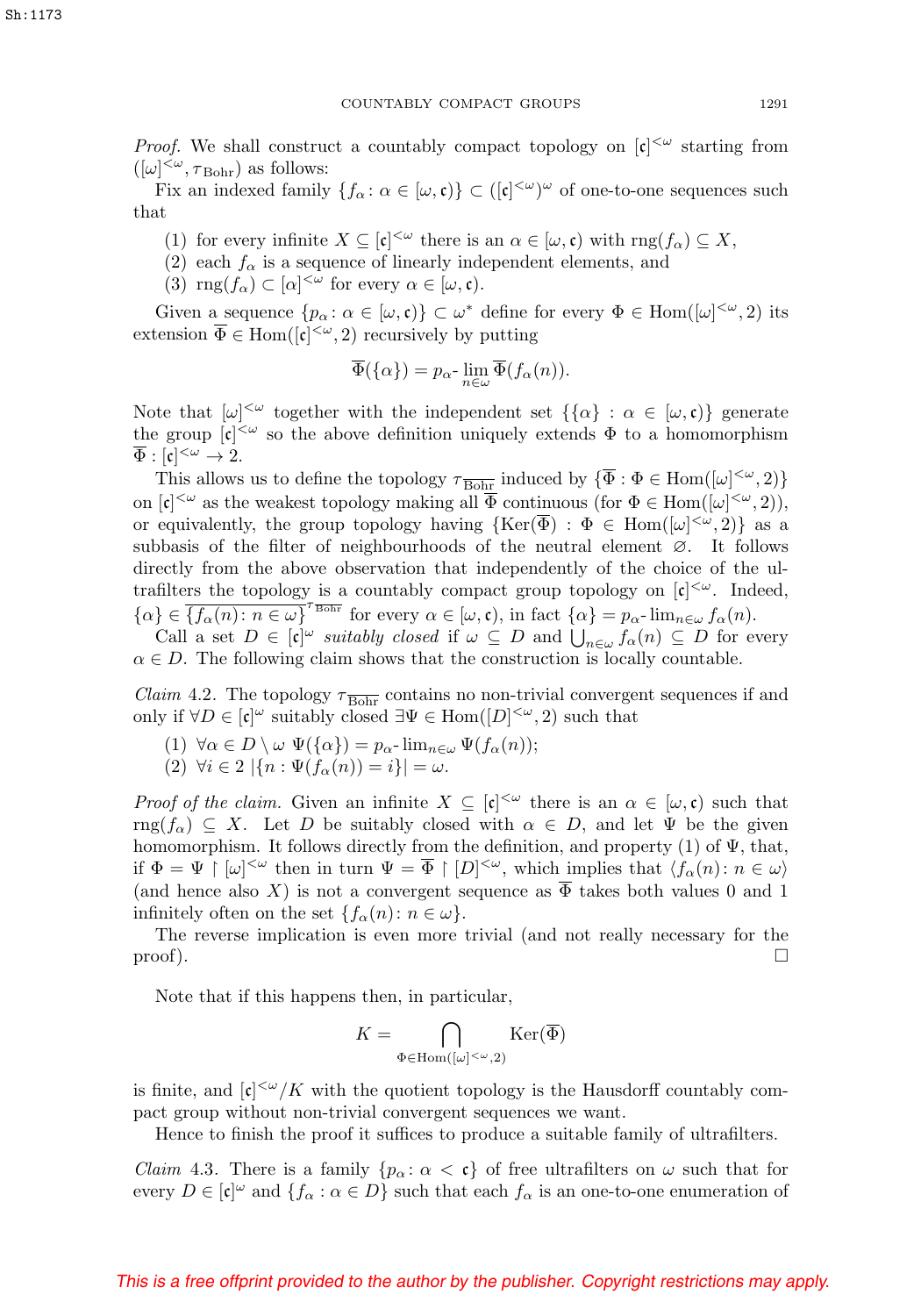linearly independent elements of  $[\mathfrak{c}]^{\langle\omega\rangle}$  there is a sequence  $\langle U_\alpha : \alpha \in D \rangle$  such that

- (1)  $\{U_{\alpha} : \alpha \in D\}$  is a family of pairwise disjoint subsets of  $\omega$ ,
- (2)  $U_{\alpha} \in p_{\alpha}$  for every  $\alpha \in D$ , and
- (3)  $\{f_{\alpha}(n):\alpha\in D\ \&\ n\in U_{\alpha}\}\$ is a linearly independent subset of  $[\mathfrak{c}]^{<\omega}$ .

*Proof of the claim.* Fix  $\{I_n : n \in \omega\}$  a partition of  $\omega$  into finite sets such that

$$
|I_n| > n \cdot \sum_{m < n} |I_m|,
$$

and let

$$
\mathcal{B} = \{ B \subseteq \omega : \ \forall n \in \omega \ | I_n \setminus B \leqslant \sum_{m < n} |I_m| \}.
$$

Note that  $\beta$  is a centered family, and denote by  $\mathcal F$  the filter it generates. Note also, that if A is an infinite subset of  $\omega$  then  $\bigcup_{n\in A} I_n \in \mathcal{F}^+$ .

Let  $\{A_\alpha : \alpha \in \mathfrak{c}\}\$ be any almost disjoint family of size  $\mathfrak{c}$  of infinite subsets of  $\omega$ , and let, for every  $\alpha < \mathfrak{c}$ ,  $p_{\alpha}$  be any ultrafilter on  $\omega$  extending  $\mathcal{F} \upharpoonright \bigcup_{n \in A_{\alpha}} I_n$ .

To see that this works, let  $D = {\alpha_n : n \in \omega}$  and a family  ${f_\alpha : \alpha \in D}$  of one-toone sequences of linearly independent elements of  $[\mathfrak{c}]^{\langle \omega \rangle}$  be given. Let  $\{B_n : n \in \omega\}$ be a partition of  $\omega$  such that  $B_n = * A_{\alpha_n}$  for every  $n \in \omega$ , and recursively define a set B such that,  $I_0 \subseteq B$ ,

$$
|I_n \setminus B| \leqslant \sum_{m < n} |I_m|
$$

for every  $n > 0$ , and

 ${f_{\alpha_n}(m) : m \in B \cap I_l, l \in B_n \text{ and } n \in \omega}$  is linearly independent.

In order to obtain the set  $B$  we recursively use Fact [3.17](#page-11-0) to construct a sequence  $\{C_l : l \in \omega\}$  of finite sets such that:

$$
\bullet \ \ C_0=\varnothing;
$$

\n- If 
$$
l > 0
$$
, then\n
	\n- (i)  $C_l \subseteq I_l$ ,
	\n- (ii)  $|C_l| \leq \sum_{i < l} |I_i \setminus C_i|$ , and
	\n\n
\n

(iii)  $\bigcup_{i\leq l} f_{\alpha_{n_i}}[I_i \setminus C_i]$  is linearly independent, where  $n_i$  is such that  $i \in B_{n_i}$ .

Put  $B = \bigcup_{l \in \omega} I_l \setminus C_l$ . By (ii), it follows that  $B \in \mathcal{B} \subseteq \mathcal{F}$ . Since  $B_n =^* A_n$ and  $B \in \mathcal{F}$ , is clear that  $U_n := B \cap \bigcup_{l \in B_n} I_l \in p_{\alpha_n}$ . By (iii), it follows that  ${f_{\alpha_n}(m): m \in U_n \text{ and } n \in \omega}$  is linearly independent. Therefore, the sequence  $\langle U_n : n \in \omega \rangle$  is as required.

Now, use this family of ultrafilters as the parameter in the construction of the topology described above. By Claim [4.2](#page-14-0) it suffices to show that given a suitably closed  $D \subseteq \mathfrak{c}$  and  $\alpha \in D \setminus \omega$  there is a homomorphism  $\Psi : [D]^{<\omega} \to 2$  such that

- (1)  $\forall \alpha \in D \setminus \omega \Psi(\{\alpha\}) = p_{\alpha}$   $\lim_{n \in \omega} \Psi(f_{\alpha}(n))$
- (2)  $\forall i \in 2 \, |\{n : \Psi(f_{\alpha}(n)) = i\}| = \omega.$

By Claim [4.3,](#page-14-1) there is a sequence  $\langle U_{\alpha} : \alpha \in D \setminus \omega \rangle$  such that

- (1)  $\{U_{\alpha} : \alpha \in D \setminus \omega\}$  is a family of pairwise disjoint subsets of  $\omega$ ,
- (2)  $U_{\alpha} \in p_{\alpha}$  for every  $\alpha \in D \setminus \omega$ , and
- (3)  $\{f_{\alpha}(n):\alpha\in D\setminus\omega \& n\in U_{\alpha}\}\$ is a linearly independent subset of  $[c]^{<\omega}$ .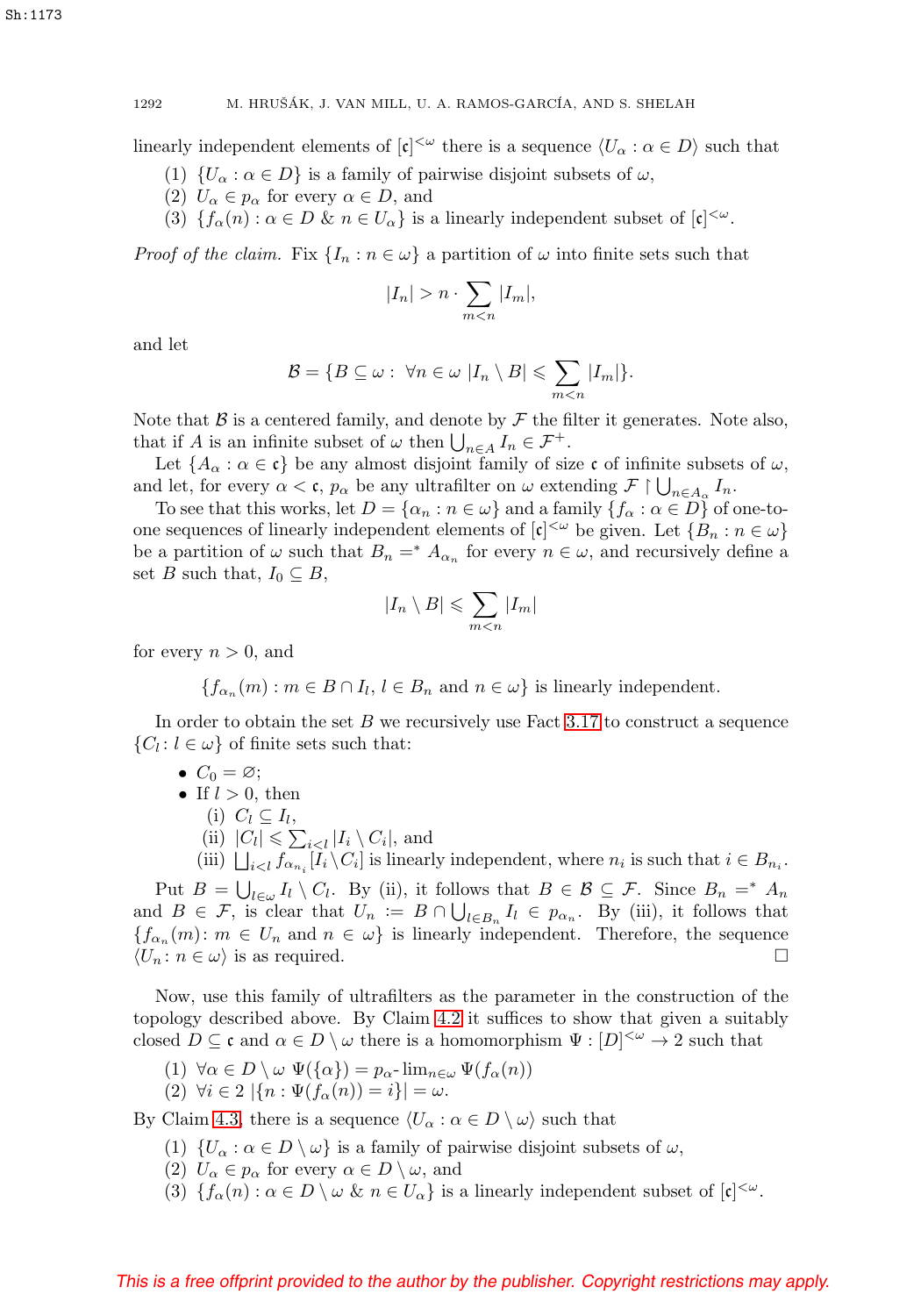Enumerate  $D \setminus \omega$  as  $\{\alpha_n : n \in \omega\}$  so that  $\alpha = \alpha_0$ . Recursively define a function  $h: \{f_{\alpha}(n): \alpha \in D \setminus \omega \ \& \ n \in U_{\alpha}\} \rightarrow 2$  so that

- (1) h takes both values 0 and 1 infinitely often on  $\{f_{\alpha_0}(n): n \in U_{\alpha_0} \setminus {\{\alpha_0}\}\}\,$
- (2)  $\Psi_0({\alpha_0}) = p_{\alpha_0}$ -lim<sub>k∈U<sub>α0</sub></sub>  $\Psi_0(f_{\alpha_0}(k))$ , and
- (3) if  $\{\alpha_n\}$  is in the subgroup generated by  $\{f_{\alpha_m}(n) : m < n \& n \in U_{\alpha_m}\}\$  then  $\Psi_n(\{\alpha_n\}) = p_{\alpha_n}$ -  $\lim_{k \in U_{\alpha_n}} \Psi_n(f_{\alpha_n}(k))$ , and making sure that
- (4)  $\Psi_n(\{\alpha_n\}) = p_{\alpha_n}$   $\lim_{k \in U_{\alpha_n}} \Psi_n(f_\alpha(k)).$

Where  $\Psi_n$  is a homomorphism defined on the subgroup generated by

$$
\{f_{\alpha_m}(n) : m < n \ \& \ n \in U_{\alpha_m}\} \cup \{\{\alpha_m\} : m < n\}
$$

extending  $h \restriction \{f_{\alpha_m}(n) : m \leq n \& n \in U_{\alpha_m}\}.$  Then let  $\Psi$  be any homomorphism extending  $\bigcup_{m\in\omega}\Psi_m$ . Doing this is straightforward given that the set

$$
\{f_{\alpha}(n): \alpha \in D \setminus \omega \& n \in U_{\alpha}\}\
$$

is linearly independent.

Finally, note that if we, for  $a \in [\mathfrak{c}]^{\leq \omega}$ , let

$$
H(a)(\Phi) = \overline{\Phi}(a)
$$

then H is a continuous homomorphism from  $[\mathfrak{c}]^{<\omega}$  to  $2^{\text{Hom}([\omega]^{<\omega},2)}$  whose kernel is the same group  $K = \bigcap_{\Phi \in \text{Hom}([\omega]^{<\omega})} \text{Ker}(\Phi)$ , which defines a homeomorphism (and isomorphism) of  $[\mathfrak{c}]^{\langle \omega \rangle}/K$  onto a subgroup of  $2^{\text{Hom}([\omega]^{<\omega})} \simeq 2^{\mathfrak{c}}$ .

# 5. Concluding remarks and questions

Even though the results of the paper solve longstanding open problems, they also open up very interesting new research possibilities. In Theorem [3.4](#page-4-1) we showed that if p is a selective ultrafilter then  $\mathrm{Ult}_p^{\omega_1}([\omega]^{<\omega})$  is a p-compact group without nontrivial convergent sequences. This raises the following two interesting questions, the first of which is the equivalent of van Douwen's problem for p-compact groups.

**Question 5.1.** Is there in ZFC a Hausdorff p-compact topological group without a non-trivial convergent sequence?

A closely related problem asks how much can the property of being selective be weakened in Theorem [3.4.](#page-4-1) Recall that by Corollary [3.11](#page-7-2) it is consistent that there is a P-point p for which  $\mathrm{Ult}_p^{\omega_1}([\omega]^{<\omega})$  does contain a non-trivial convergent sequence. On the other hand,  $\mathsf{Ult}_{p}^{\omega_1}([\omega]^{<\omega}) \simeq \mathsf{Ult}_{p^{\alpha}}^{\omega_1}([\omega]^{<\omega})$  for every  $\alpha < \omega_1$ , so there are consistently non-P-points for which  $(\mathrm{Ult}_p^{\omega_1}([\omega]^{<\omega})$  contains no non-trivial convergent sequences.

**Question 5.2.** Is the existence of an ultrafilter p such that  $\mathsf{Ult}_p^{\omega_1}([\omega]^{<\omega})$  contains no non-trivial convergent sequences equivalent to the existence of a selective ultrafilter?

**Question 5.3.** Is it consistent with ZFC that  $\mathsf{Ult}_p^{\omega_1}([\omega]^{<\omega})$  contains a non-trivial convergent sequence for every ultrafilter  $p \in \omega^*$ ?

Assuming  $\mathsf{Ult}_p^{\omega_1}([\omega]^{<\omega})$  contains no non-trivial convergent sequences, it is easy to construct for every  $n \in \omega$  a subgroup  $\mathbb{H}$  of  $\mathsf{Ult}_p^{\omega_1}([\omega]^{<\omega})$ , such that  $\mathbb{H}^n$  is countably compact while  $\mathbb{H}^{n+1}$  is not. It should be possible to modify the construction in Theorem [4.1](#page-13-0) to construct such groups in ZFC. These issues will be dealt with in a separate paper.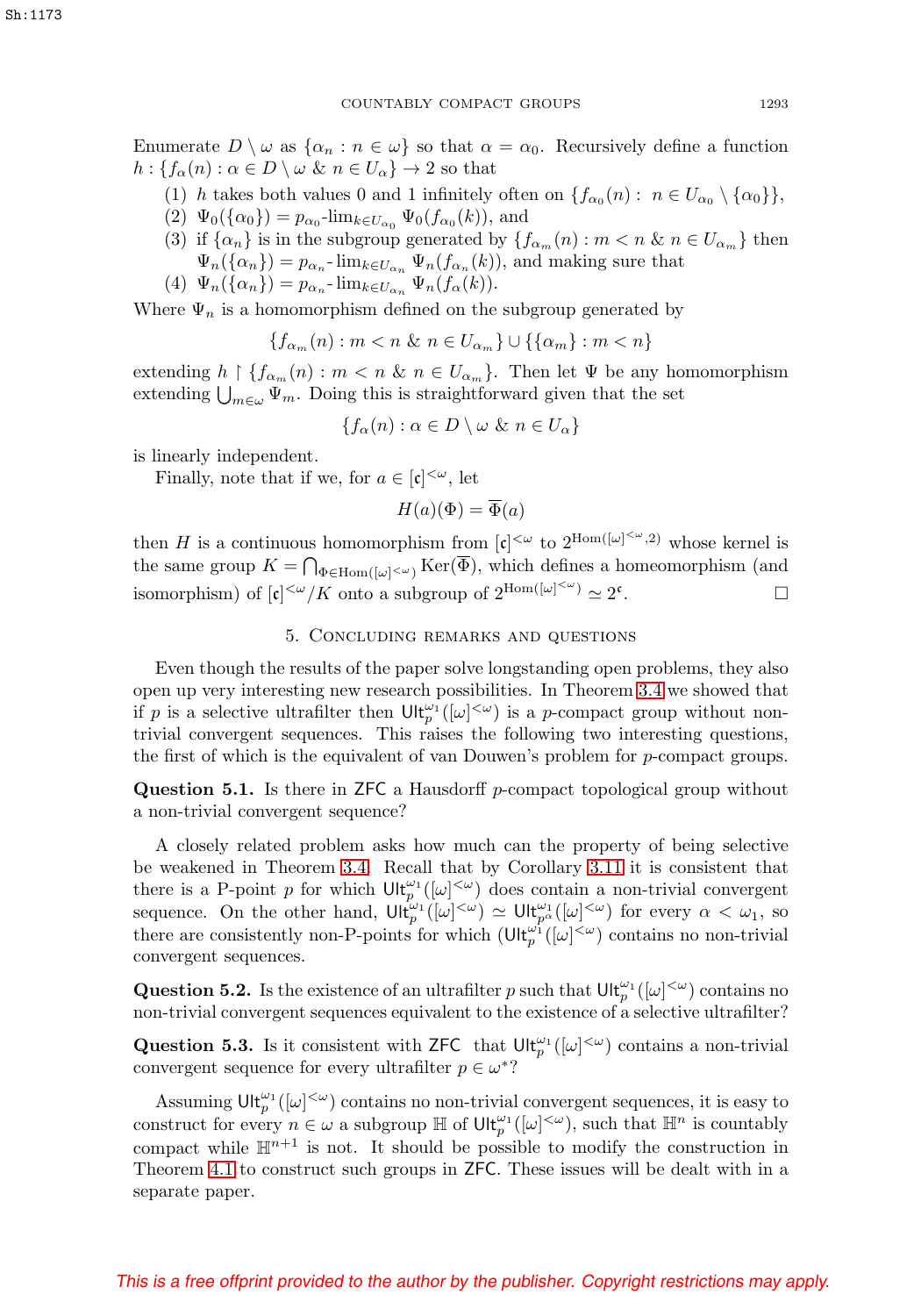Another interesting question is:

**Question 5.4.** Is it consistent with ZFC that there is a Hausdorff p-compact topological group without non-trivial convergent sequences of weight  $\langle \mathfrak{c} \rangle$ ?

Finally, let us recall a 1955 problem of Wallace:

**Question 5.5** (Wallace [\[46\]](#page-19-8))**.** Is every both-sided cancellative countably compact topological semigroup necessarily a group?

It is well known that a counterexample can be recursively constructed inside of any non-torsion countably compact topological group without non-trivial convergent sequences [\[29,](#page-18-22) [39\]](#page-19-9). The fact that we do not know how to modify (in ZFC) the construction in Theorem [4.1](#page-13-0) to get a non-torsion example of a countably compact group seems surprising. Also the proof of Theorem [3.4](#page-4-1) does not seem to easily generalize to non-torsion groups. Hence:

**Question 5.6.** Is there, in ZFC , a non-torsion countably compact topological group without non-trivial convergent sequences?

**Question 5.7.** Assume  $p \in \omega^*$  is a selective ultrafilter. Does  $(\text{Ult}_p^{\omega_1}(\mathbb{Z}), \tau_{\text{Bohr}})$ contain no non-trivial convergent sequence?

Here the  $\tau_{\overline{\text{Bohr}}}$  is defined as before as the weakest topology on  $\mathsf{ult}_p^{\omega_1}(\mathbb{Z})$  which makes all extensions of homomorphisms from  $\mathbb Z$  to  $\mathbb T$  continuous, and the group  $\mathsf{Ult}^{\omega_1}_p(\mathbb{Z})=\mathsf{ult}^{\omega_1}_p(\mathbb{Z})/K$  with K being the intersection of all kernels of the extended homomorphisms.

# **ACKNOWLEDGMENTS**

The authors would like to thank Alan Dow and Osvaldo Guzmán for stimulating conversations. The authors also wish to thank the anonymous referee for a thorough reading of the text and for helpful suggestions.

# **REFERENCES**

- <span id="page-17-4"></span>[1] A. V. Arhangel'skii, Selected old open problems in general topology, Bul. Acad. Stiinte Repub. Mold. Mat. **2-3** (2013), 37–46. M[R3241473](https://www.ams.org/mathscinet-getitem?mr=3241473)
- <span id="page-17-5"></span>[2] Alexander Arhangel'skii and Mikhail Tkachenko, Topological groups and related structures, Atlantis Studies in Mathematics, vol. 1, Atlantis Press, Paris; World Scientific Publishing Co. Pte. Ltd., Hackensack, NJ, 2008. M[R2433295](https://www.ams.org/mathscinet-getitem?mr=2433295)
- <span id="page-17-8"></span>[3] Paul Bankston, Coarse topologies in nonstandard extensions via separative ultrafilters, Illinois J. Math. **27** (1983), no. 3, 459–466. M[R698308](https://www.ams.org/mathscinet-getitem?mr=698308)
- <span id="page-17-9"></span>[4] Tomek Bartoszyński and Haim Judah, Set theory: On the structure of the real line, A K Peters, Ltd., Wellesley, MA, 1995. M[R1350295](https://www.ams.org/mathscinet-getitem?mr=1350295)
- <span id="page-17-6"></span>[5] Allen R. Bernstein, A new kind of compactness for topological spaces, Fund. Math. **66** (1969/70), 185–193, DOI 10.4064/fm-66-2-185-193. M[R251697](https://www.ams.org/mathscinet-getitem?mr=251697)
- <span id="page-17-7"></span>[6] Andreas Blass, Ultrafilters and set theory, Ultrafilters across mathematics, Contemp. Math., vol. 530, Amer. Math. Soc., Providence, RI, 2010, pp. 49–71, DOI 10.1090/conm/530/10440. M[R2757533](https://www.ams.org/mathscinet-getitem?mr=2757533)
- <span id="page-17-0"></span>[7] W. W. Comfort, Topological groups, Handbook of set-theoretic topology, North-Holland, Amsterdam, 1984, pp. 1143–1263. M[R776643](https://www.ams.org/mathscinet-getitem?mr=776643)
- <span id="page-17-2"></span>[8] W. W. Comfort, Problems on topological groups and other homogeneous spaces, Open problems in topology, North-Holland, Amsterdam, 1990, pp. 313–347. M[R1078657](https://www.ams.org/mathscinet-getitem?mr=1078657)
- <span id="page-17-1"></span>[9] W. W. Comfort, Letter to K. A. Ross, (August 1, 1966).
- <span id="page-17-3"></span>[10] W. W. Comfort, S. U. Raczkowski, and F. J. Trigos-Arrieta, Making group topologies with, and without, convergent sequences, Appl. Gen. Topol. **7** (2006), no. 1, 109–124, DOI 10.4995/agt.2006.1936. M[R2284939](https://www.ams.org/mathscinet-getitem?mr=2284939)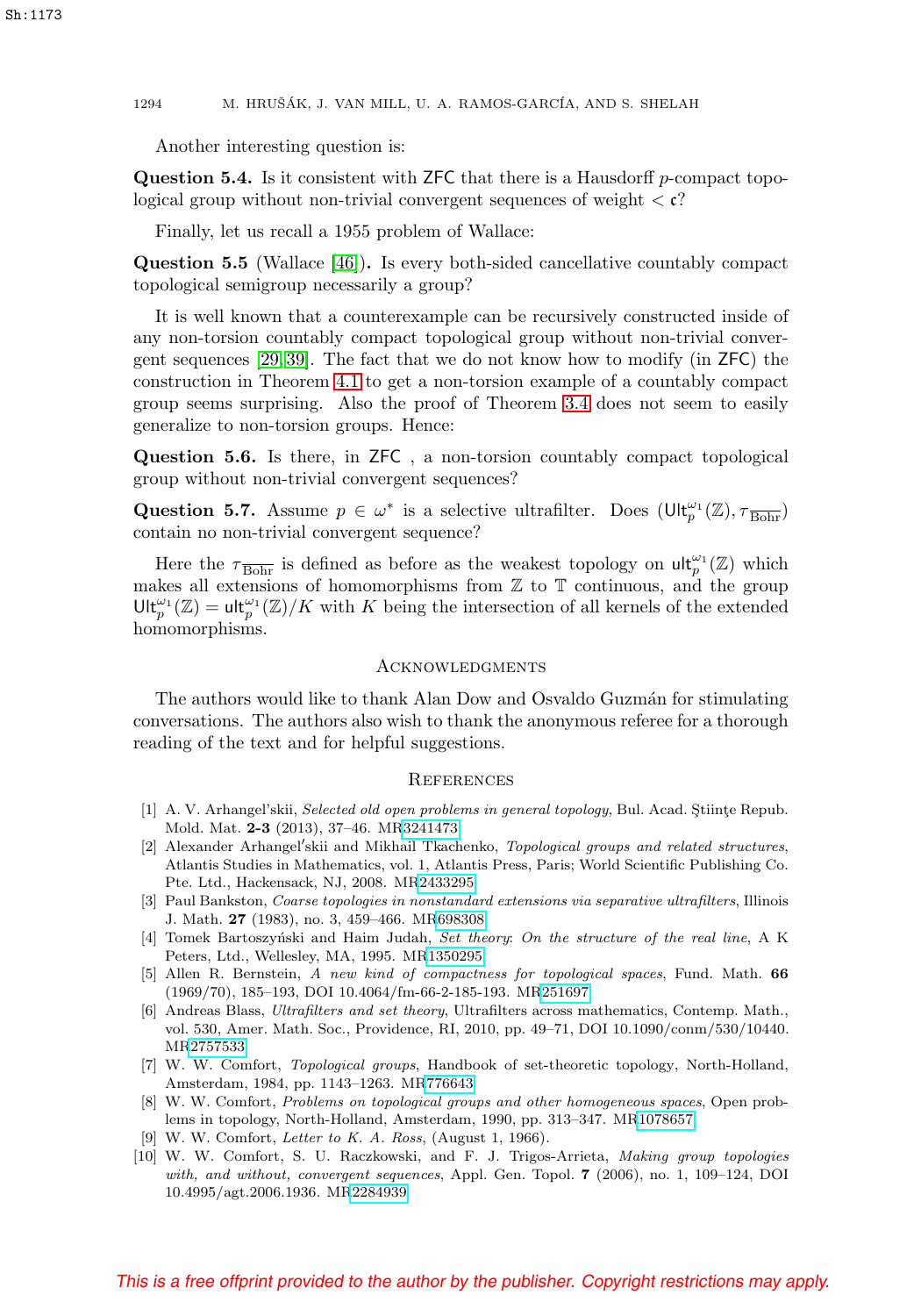- <span id="page-18-0"></span>[11] W. W. Comfort and Kenneth A. Ross, Pseudocompactness and uniform continuity in topological groups, Pacific J. Math. **16** (1966), 483–496. M[R207886](https://www.ams.org/mathscinet-getitem?mr=207886)
- <span id="page-18-19"></span>[12] Mauro Di Nasso and Marco Forti, Hausdorff ultrafilters, Proc. Amer. Math. Soc. **134** (2006), no. 6, 1809–1818, DOI 10.1090/S0002-9939-06-08433-4. M[R2207497](https://www.ams.org/mathscinet-getitem?mr=2207497)
- <span id="page-18-10"></span>[13] Dikran Dikranjan, Countably compact groups satisfying the open mapping theorem, Topology Appl. **98** (1999), no. 1-3, 81–129, DOI 10.1016/S0166-8641(99)00047-4. II Iberoamerican Conference on Topology and its Applications (Morelia, 1997). M[R1719996](https://www.ams.org/mathscinet-getitem?mr=1719996)
- <span id="page-18-11"></span>[14] Dikran Dikranjan and Dmitri Shakhmatov, Forcing hereditarily separable compact-like group topologies on abelian groups, Topology Appl. **151** (2005), no. 1-3, 2–54, DOI 10.1016/j.topol.2004.07.012. M[R2139740](https://www.ams.org/mathscinet-getitem?mr=2139740)
- <span id="page-18-13"></span>[15] D. Dikranjan and D. Shakhmatov, Selected topics from the structure theory of topological groups, Open problems in topology II, Elsevier, 2007, pp. 389–406.
- <span id="page-18-15"></span>[16] Zdeněk Frolík, Sums of ultrafilters, Bull. Amer. Math. Soc. **73** (1967), 87–91, DOI 10.1090/S0002-9904-1967-11653-7. M[R203676](https://www.ams.org/mathscinet-getitem?mr=203676)
- <span id="page-18-5"></span>[17] S. Garcia-Ferreira and A. H. Tomita, Countably compact groups and p-limits, Bol. Soc. Mat. Mexicana (3) **9** (2003), no. 2, 309–321. M[R2029279](https://www.ams.org/mathscinet-getitem?mr=2029279)
- <span id="page-18-6"></span>[18] S. Garcia-Ferreira, A. H. Tomita, and S. Watson, Countably compact groups from a selective ultrafilter, Proc. Amer. Math. Soc. **133** (2005), no. 3, 937–943, DOI 10.1090/S0002-9939-04- 07684-1. M[R2113947](https://www.ams.org/mathscinet-getitem?mr=2113947)
- <span id="page-18-16"></span>[19] Salvador García-Ferreira, *Three orderings on*  $\beta(\omega)\setminus\omega$ , Topology Appl. **50** (1993), no. 3, 199– 216, DOI 10.1016/0166-8641(93)90021-5. M[R1227550](https://www.ams.org/mathscinet-getitem?mr=1227550)
- <span id="page-18-3"></span>[20] A. Hajnal and I. Juhász, A separable normal topological group need not be Lindelöf, General Topology and Appl. **6** (1976), no. 2, 199–205. M[R431086](https://www.ams.org/mathscinet-getitem?mr=431086)
- <span id="page-18-2"></span>[21] Klaas Pieter Hart and Jan van Mill, A countably compact topological group H such that  $H \times H$  is not countably compact, Trans. Amer. Math. Soc. **323** (1991), no. 2, 811–821, DOI 10.2307/2001558. M[R982236](https://www.ams.org/mathscinet-getitem?mr=982236)
- <span id="page-18-21"></span>[22] M. Hrušák, D. Meza-Alcántara, E. Thümmel, and C. Uzcátegui, Ramsey type properties of ideals, Ann. Pure Appl. Logic **168** (2017), no. 11, 2022–2049, DOI 10.1016/j.apal.2017.06.001. M[R3692233](https://www.ams.org/mathscinet-getitem?mr=3692233)
- <span id="page-18-7"></span>[23] Piotr B. Koszmider, Artur H. Tomita, and S. Watson, Forcing countably compact group topologies on a larger free abelian group, Proceedings of the 15th Summer Conference on General Topology and its Applications/1st Turkish International Conference on Topology and its Applications (Oxford, OH/Istanbul, 2000), Topology Proc. **25** (2000), no. Summer, 563–574 (2002). M[R1925707](https://www.ams.org/mathscinet-getitem?mr=1925707)
- <span id="page-18-18"></span>[24] Kenneth Kunen, Set theory: An introduction to independence proofs, Studies in Logic and the Foundations of Mathematics, vol. 102, North-Holland Publishing Co., Amsterdam-New York, 1980. M[R597342](https://www.ams.org/mathscinet-getitem?mr=597342)
- <span id="page-18-4"></span>[25] V. Kuz'minov, Alexandrov's hypothesis in the theory of topological groups (Russian), Dokl. Akad. Nauk SSSR **125** (1959), 727–729. M[R0104753](https://www.ams.org/mathscinet-getitem?mr=0104753)
- <span id="page-18-17"></span>[26] Jerzy Los, Quelques remarques, théorèmes et problèmes sur les classes définissables d'algèbres (French), Mathematical interpretation of formal systems, North-Holland Publishing Co., Amsterdam, 1955, pp. 98–113. M[R0075156](https://www.ams.org/mathscinet-getitem?mr=0075156)
- <span id="page-18-12"></span>[27] V. I. Malykhin and L. B. Shapiro, Pseudocompact groups without convergent sequences (Russian), Mat. Zametki **37** (1985), no. 1, 103–109, 139. M[R792239](https://www.ams.org/mathscinet-getitem?mr=792239)
- <span id="page-18-1"></span>[28] J. Novák, On the Cartesian product of two compact spaces, Fund. Math.  $40$  (1953), 106–112, DOI 10.4064/fm-40-1-106-112. M[R60212](https://www.ams.org/mathscinet-getitem?mr=60212)
- <span id="page-18-22"></span>[29] Desmond Robbie and Sergey Svetlichny, An answer to A. D. Wallace's question about countably compact cancellative semigroups, Proc. Amer. Math. Soc. **124** (1996), no. 1, 325–330, DOI 10.1090/S0002-9939-96-03418-1. M[R1328373](https://www.ams.org/mathscinet-getitem?mr=1328373)
- <span id="page-18-8"></span>[30] Manuel Sanchis and Artur Hideyuki Tomita, Almost p-compact groups, Topology Appl. **159** (2012), no. 9, 2513–2527, DOI 10.1016/j.topol.2011.12.025. M[R2921841](https://www.ams.org/mathscinet-getitem?mr=2921841)
- <span id="page-18-20"></span>[31] H. H. Schaefer and M. P. Wolff, Topological vector spaces, 2nd ed., Graduate Texts in Mathematics, vol. 3, Springer-Verlag, New York, 1999. M[R1741419](https://www.ams.org/mathscinet-getitem?mr=1741419)
- <span id="page-18-14"></span>[32] Dmitri Shakhmatov, A comparative survey of selected results and open problems concerning topological groups, fields and vector spaces, Topology Appl. **91** (1999), no. 1, 51–63, DOI 10.1016/S0166-8641(97)00242-3. M[R1666795](https://www.ams.org/mathscinet-getitem?mr=1666795)
- <span id="page-18-9"></span>[33] Paul J. Szeptycki and Artur H. Tomita, *HFD groups in the Solovay model*, Topology Appl. **156** (2009), no. 10, 1807–1810, DOI 10.1016/j.topol.2009.03.008. M[R2519216](https://www.ams.org/mathscinet-getitem?mr=2519216)